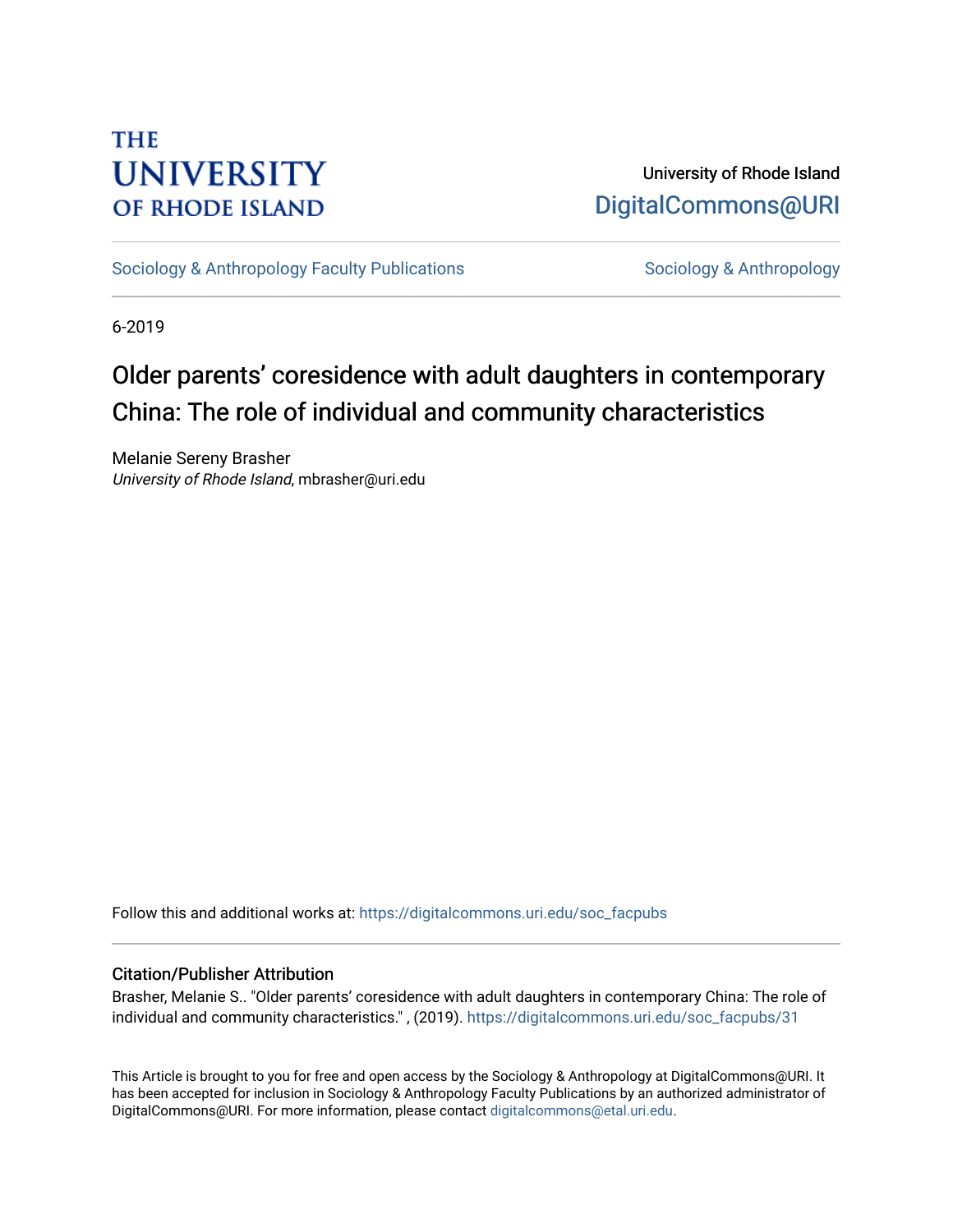Older parents' coresidence with adult daughters in contemporary China:

The role of individual and community characteristics

Melanie Sereny Brasher, Ph.D.

University of Rhode Island Department of Sociology and Anthropology

Department of Human Development and Family Studies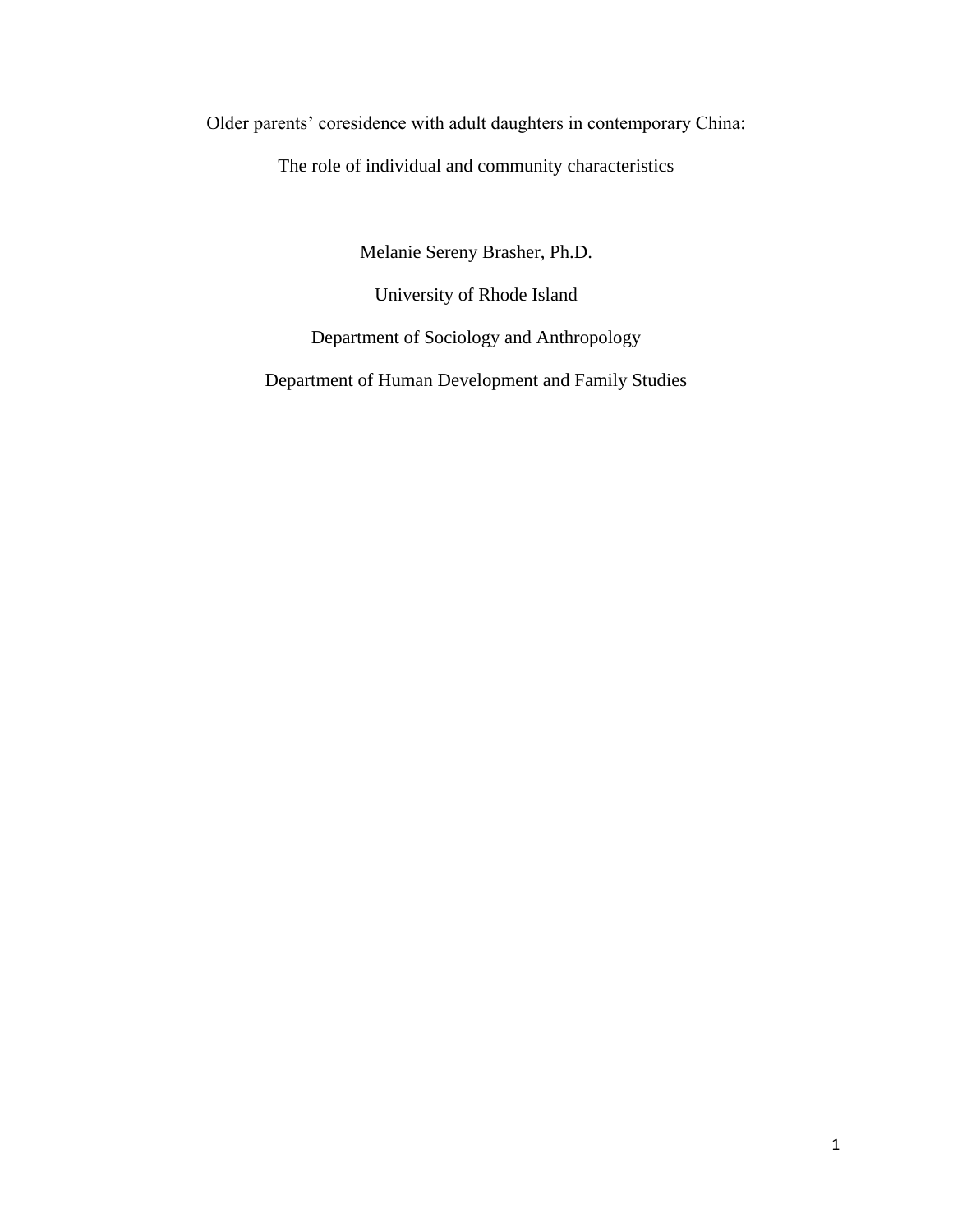Older parents' coresidence with adult daughters in contemporary China: The role of individual and community characteristics

In the traditional Chinese family, aged parents live together with a son and his wife, while daughters "marry out" and are members of their husbands' families. Coresidence with a natal daughter is still rare in China, but it is more common in urban China (Lei et al 2015). As China experiences rapid population ageing, coresidence with a family member will remain a key source of support in a country with limited social welfare. As families grow smaller, it is likely that an increasing proportion of older adults will live with an adult daughter– the non-normative pattern. It is crucial to examine which factors determine coresidence patterns today in order to support ageing families in the future. In addition, social scientists are interested in the broad question of how family relationships are connected to a wider social context (Thornton and Fricke 1987) and how family is impacted by social change. In the present study I examine how both community context variables and individual/family characteristics are associated with daughter coresidence in a changing China.

Most previous research on living arrangements of older adults in China has compared coresidence with a son with living independently, and daughter coresidence is not analyzed because it is relatively rare. Since son coresidence is the normative pattern in China (culturally preferred) it is important to note that "residing nonnormatively requires deliberate choice and specific contexts that may not follow the same rules" (Pimentel & Liu 2004: p. 833). Coresidence patterns can also be an overall indicator of shifts in social norms and traditional values (Chen, 2005). While many studies discuss the role that development and modernization play in influencing intergenerational relations in China, most are only able to broadly compare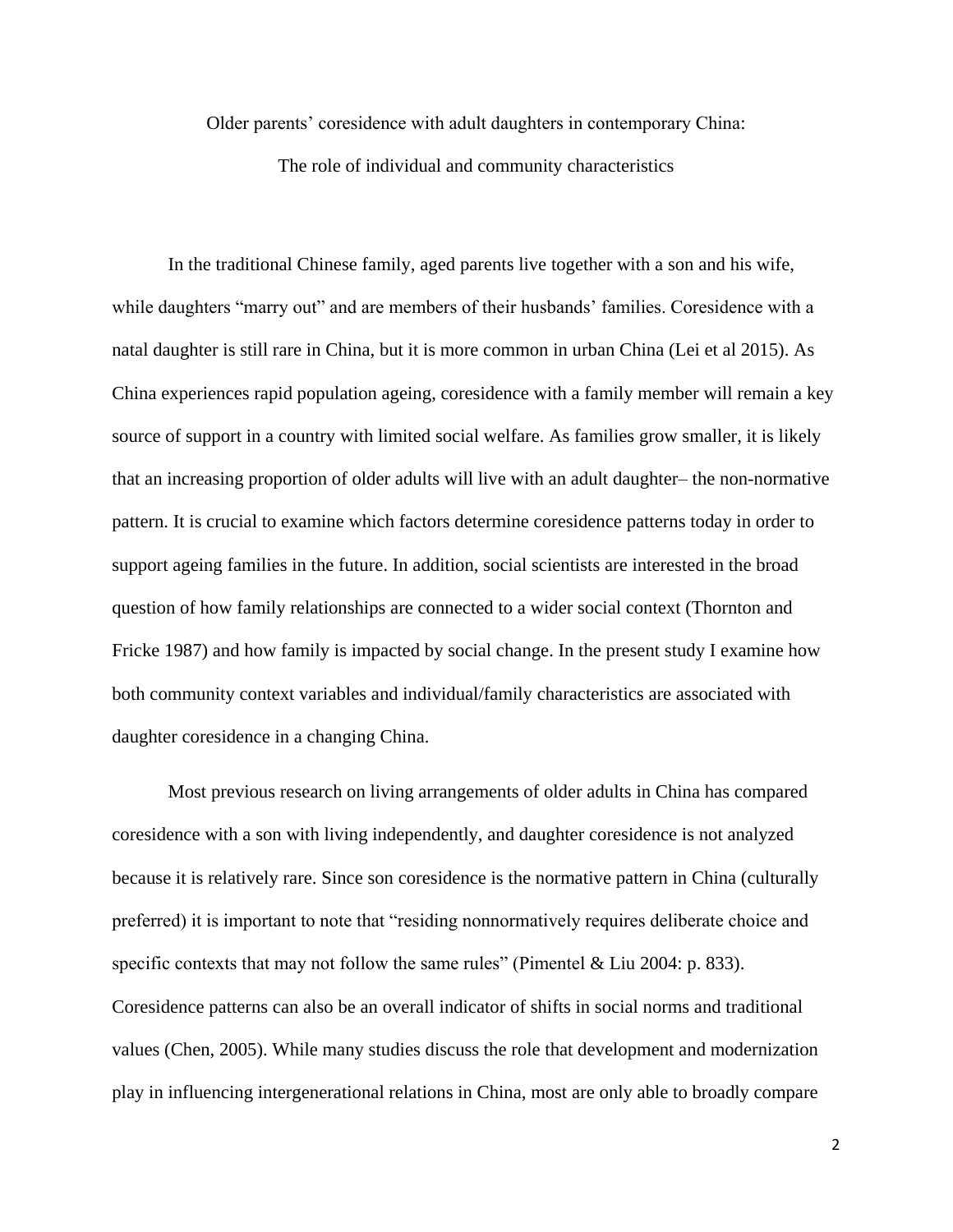rural and urban differences. This study examines community characteristics at the county level, permitting a more nuanced meaning of social context.

Using a nationally representative survey of Chinese older adults from both rural and urban areas (Chinese Longitudinal Healthy Longevity Survey [CLHLS] 2008 wave) and Chinese census data, I utilize multi-level models to examine both individual and community-level determinants of daughter coresidence. I aim to advance our understanding of how social change and development influence living arrangements, and also how the needs and resources of older parents are associated with non-normative (daughter) coresidence patterns. While a large body of research examines living arrangements of older Chinese, relatively little is known about determinants of daughter coresidence, and none to date have examined community-level determinants of coresidence patterns in China. In addition, in this manuscript I am bridging two bodies of research – one on intergenerational support and another on social context and individual behavior (Brauner-Otto, 2009).

#### **Background**

#### **Living arrangements of older adults: theoretical considerations**

Multiple theoretical perspectives have been applied to understand intergenerational coresidence patterns. This has included modernization theory, ideology, demographic patterns, and practical concerns. Most research compares intergenerational coresidence with independent living, but in this study I examine gendered patterns of coresidence – living with a son versus a daughter. In addition, previous research in developing countries has utilized the "family mode of social organization framework" to understand the connection between individual-level family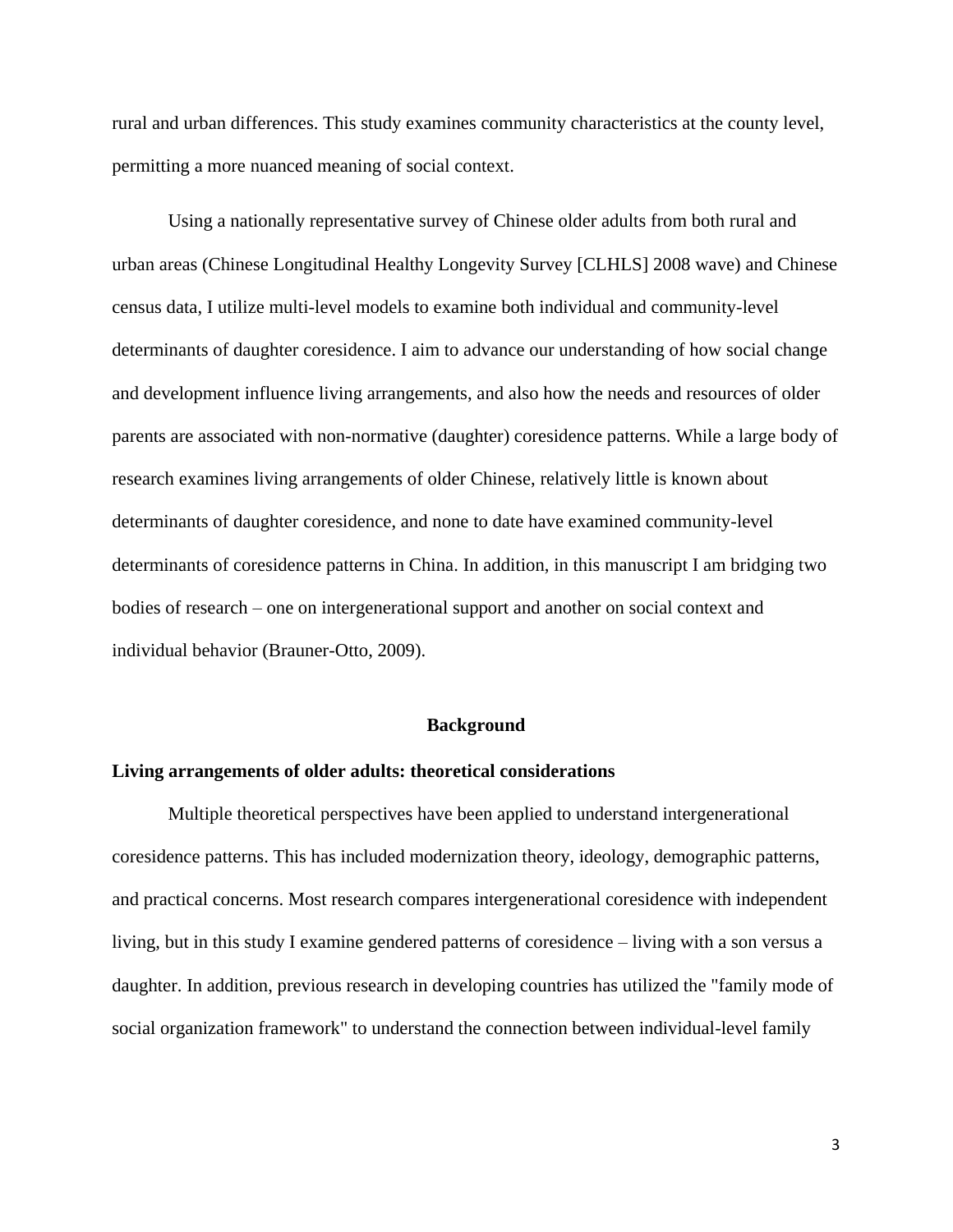behavior and macro-level social change. This framework, however, has not previously been applied to understand coresidence patterns.

Modernization theory argues that as a society develops and modernizes, the strength of traditional values, particularly those associated with parental authority, will decrease and lead to an overall decline in intergenerational support (Goode, 1963). Modernization can lead towards a change in attitudes towards coresidence – including greater acceptance of coresidence with daughters. In addition, as women's status rises, sons and daughters can share equal roles in family coresidence (Pimentel & Liu, 2004).

Sons were preferred to daughters in most societies for thousands of years and this preference continues in China, as well as many less developed countries in East and South Asia, as well as the Middle East (Almond, Edlund, & Milligan, 2013; Hesketh 2011). In a patriarchal society, sons provide old-age support. They can also command higher wages, provide physical protection, and continue the family line. Daughters, however, are often considered economic burdens and members of their husband's family after marriage.

Within the Chinese context, Confucian ideology and traditional Chinese culture also play a major role in son preference and coresidence patterns. Confucianism has been the dominant moral philosophy in China for nearly 2,000 years. This ideology dictates that sons are responsible for their parents, while daughters are members of their husband's family. A daughter's expectations for old-age support are to her parents-in-law. However, emotional connections may be more equal between daughters (versus sons) and parents (Chen, Short, & Entwisle, 2000). In China, sons are preferred for a variety of reasons, including continuing the family line, old-age security, provision of labor, and performance of ancestral rites. The old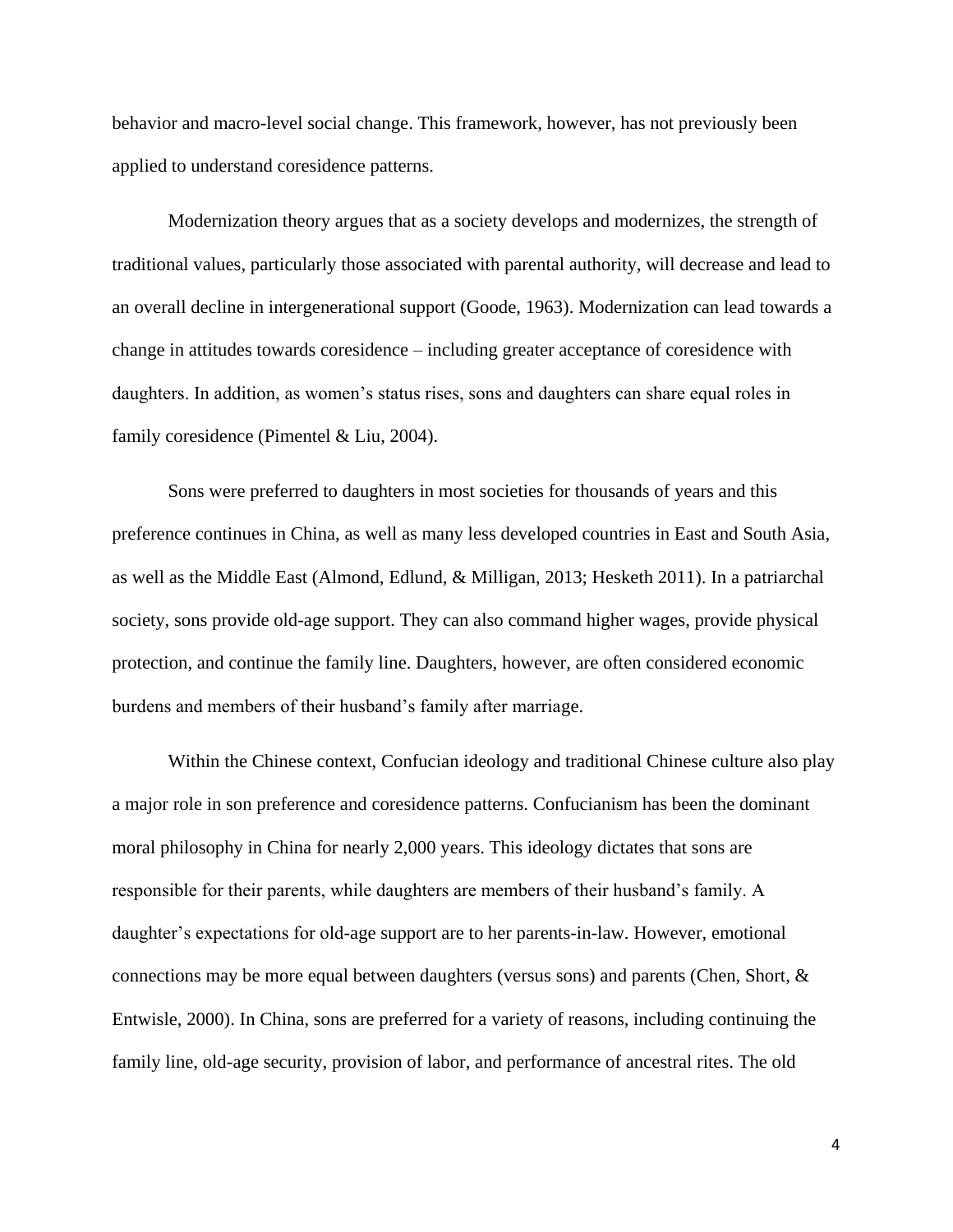saying "*yang er fang lao" –* having a son prevents difficulties in old age, sums up son preference.

Chinese daughters face challenges in caring for parents. They may live elsewhere if they migrated for marriage. Rural daughters do not inherit family wealth and may be at a disadvantage economically in comparison with their brothers. On the other hand, in recent decades, with the strengthening of the nuclear family and free-choice marriage, men may have stronger bonds with their wives than parents (Zhang  $\&$  Wang, 2010). In the case of actual handson care, it is not sons, but rather their wives (daughters-in-law) who provide for ageing parents. Ageing parents may have more conflicts with daughters-in-law than natal daughters (Meng, 2002; Pearson, 2002).

Demographic changes such as population ageing and diminished fertility reduces the number of adult children who are available for coresidence (Kane & Choi, 1999). Son preference in China (as previously mentioned) and the one-child policy has resulted in an imbalanced sex ratio at birth (SRB) which is now around 118 (Li, 2007), well above the normal range of 103- 107. This trend will make it harder for men to find wives, particularly those of low SES, resulting in a lack of daughters-in-law to provide hands-on care. In addition, there will be fewer possible daughters with whom to coreside. It is important to note, however, that currently older adults, including the oldest-old in my sample, did not have their childbearing limited by the onechild policy.

Practical concerns, such as the resources and needs of multiple generations are also related to coresidence patterns. Shared living benefits parents through economic support, instrumental support for disabled elderly, and through realizing cultural expectations. Adult children can benefit from living in a parents' home and receiving help with childcare and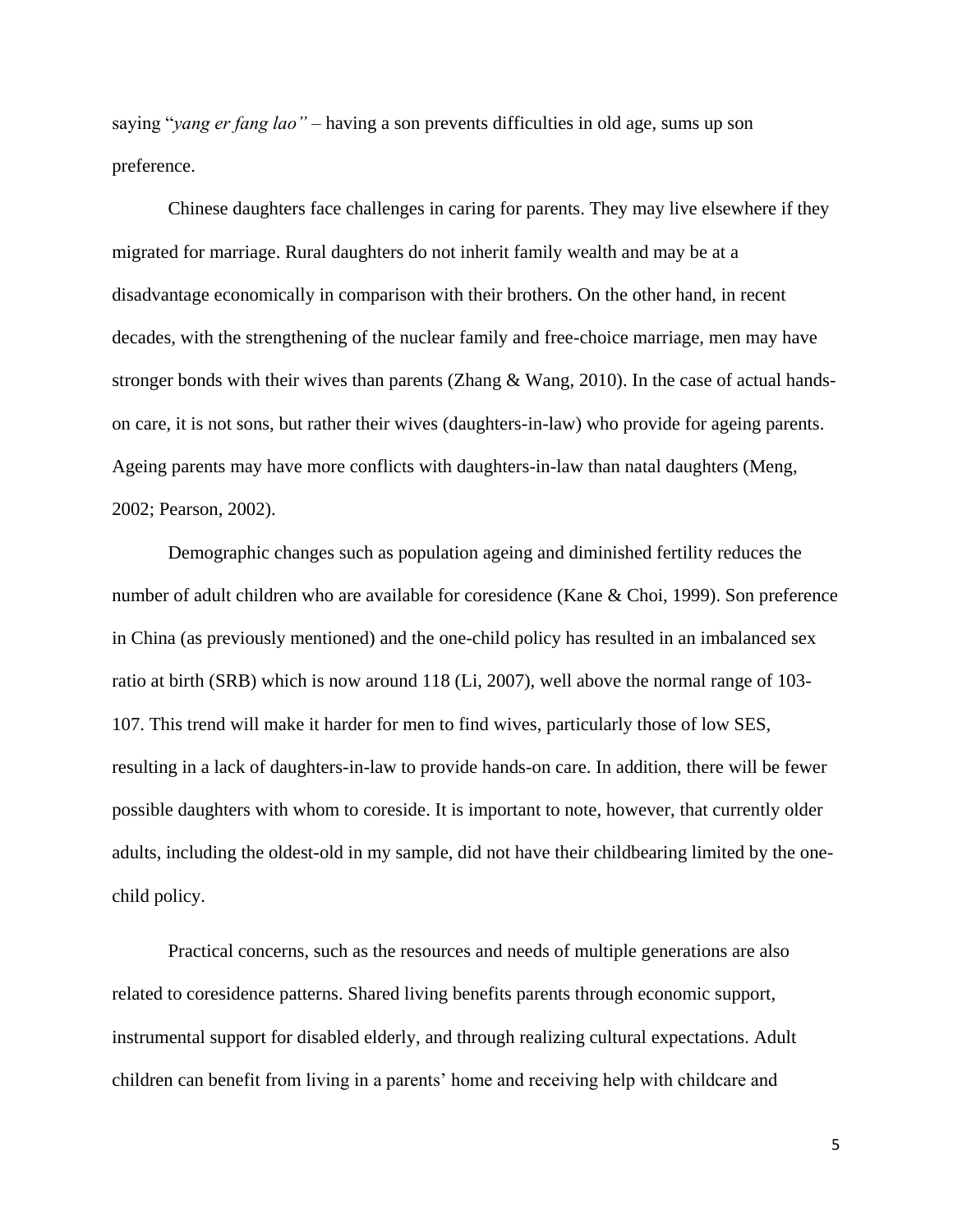housework responsibilities, enabling them to work for wages or even migrate (Chen, Liu, & Mair, 2011).

The family mode of social organization framework highlights the idea that as societies develop, more of life is spent in non-family institutions. I.e., an increasing proportion of life is organized outside of the family. This can lead to shifts in attitudes and behaviors (Axinn & Yabiku, 2001; Thornton & Fricke, 1987; Thornton & Lin, 1994). This change includes the potential to focus on the nuclear family or individual needs, and less on the extended family. As communities become more industrialized and urbanized, family is no longer the prime economic unit, and this can lead to a change in traditional family behaviors (Thornton & Fricke, 1987). Non-family employment and greater concentrations of workers through urbanization can expose people to new ideas. This framework has been used to study other family processes including fertility change (Entwisle & Mason, 1985; Axinn & Yasuda, 2001), spouse choice (Ghimire, Axinn, Yabiku, & Thornton, 2006), family formation (Perelli-Harris, 2008), and elder support (Brauner-Otto, 2009), among others. Within China, economic and social change make it possible for more of life to be spent in non-family institutions, which is the mechanism for social change according to this framework.

China has experienced broad social changes since economic reforms began in the late 1970s. The move from state-controlled to a market-driven economy led to increasingly individualistic attitudes and greater focus on the nuclear, rather than the extended family (Yan 2010). In contrast to the Mao era, individuals had more control about how to live and earn a living, due to less state intervention in private life (Liang and Luo 2017). At the same time, however, some traditional patterns of family life were revived (Xu et al 2015). For rural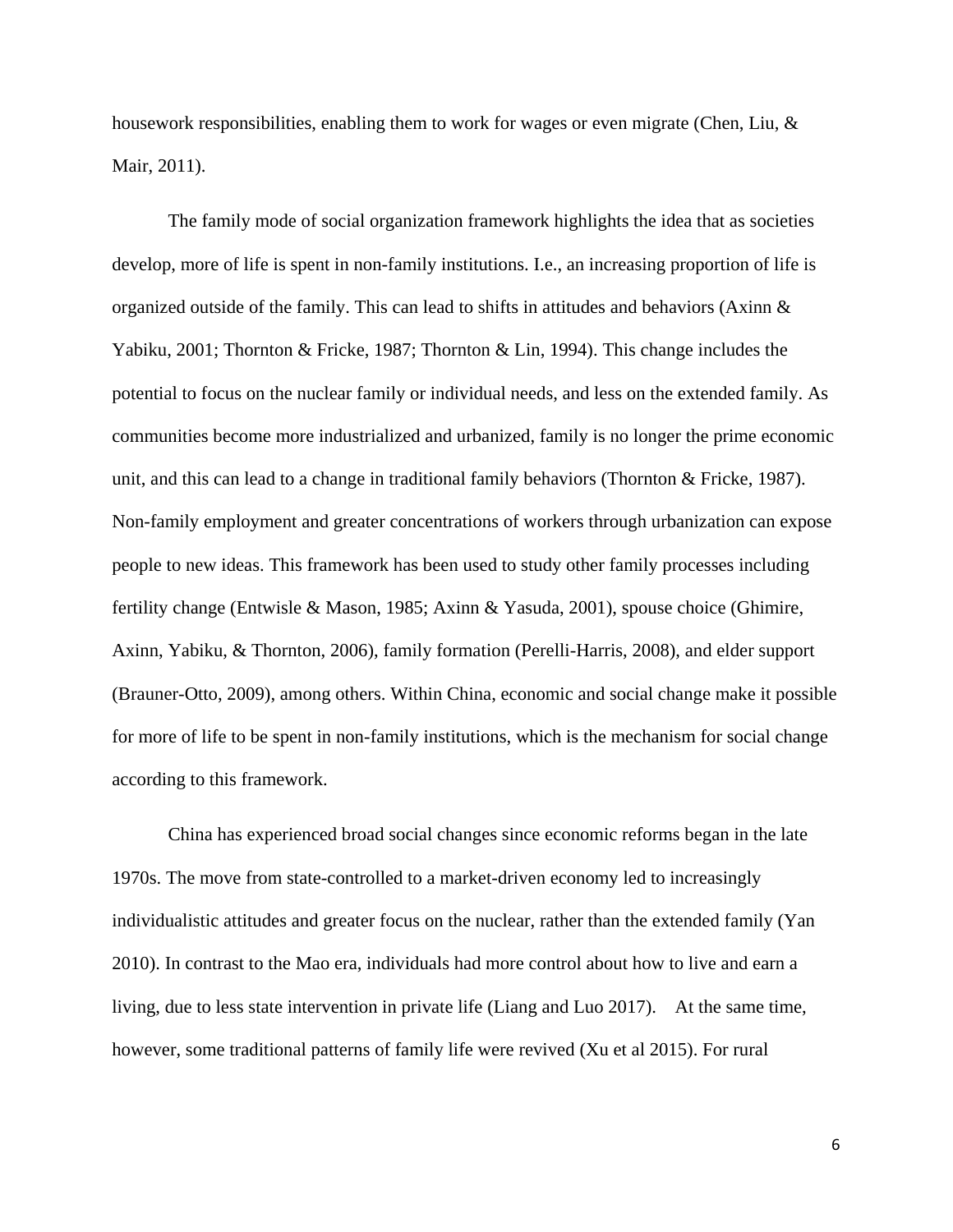individuals changing from collective to family farms, the extended family likely grew in importance.

In the post-reform era (1992 onwards) the Chinese economy has grown quickly, moving away from agricultural production, and growing numbers of Chinese live in cities. The education system has expanded and there is greater contact with Western products and values (Xu et al 2015). While the overall standard of living has increased, there has also been an increase in income inequality, particularly by region, including rural versus urban and interior versus coastal provinces (Treiman 2012; Xie and Zhou, 2014). This economic growth and urbanization has also accompanied massive outmigration from rural to urban areas. The *hukou* system, however, makes these moves only temporary and older people and children are often left behind in rural villages.

Intergenerational coresidence has decreased overall since the 1980s (Palmer & Deng, 2008; Meng & Luo, 2008; Xu et al 2015; Zeng & Wang, 2003) but still remains high compared to Western countries, such as the United States. This is due to an under-developed social welfare system and also cultural traditions. According to Chinese census data, coresidence rates for older adults (65+) were 68% for men and 74% for women in 1982. By 2000, this declined to 60% and 69% for men and women, respectively (Zeng and Wang 2003). In 2011, Lei and colleagues found that 41% of older people (60+) lived with an adult child, but the oldest-old were more likely to coreside (Lei, Strauss et al 2015). Coresidence rates may have fallen further in urban areas, however, if the cost of living were not so high – it is hard to purchase apartments in cities.

This movement away from the traditional family towards a focus on individual needs and preferences could lead to an increase in daughter coresidence for certain families. Instead of living with the oldest son as is traditional obligation in China, families could decide to not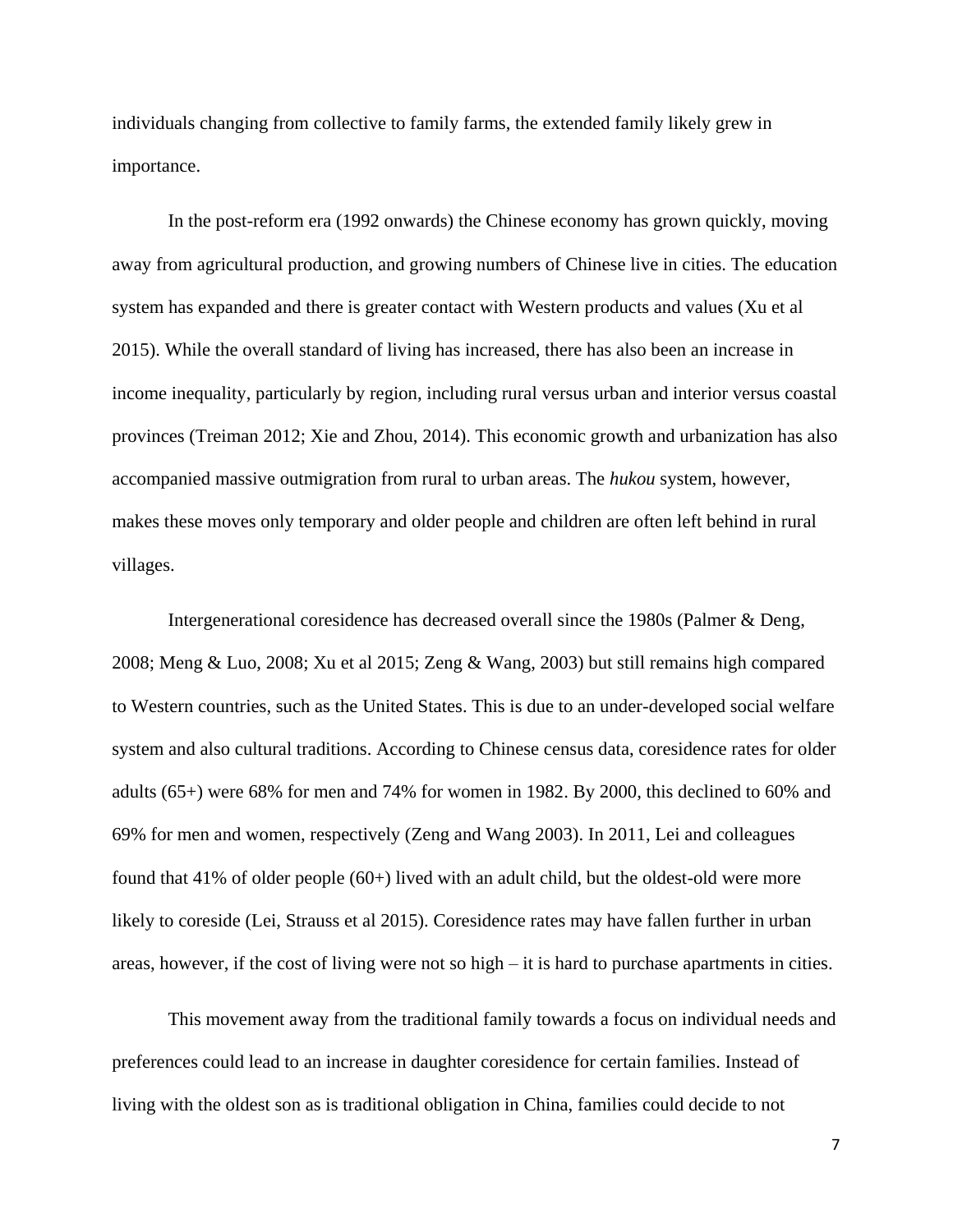coreside at all or to live with the child with whom they are most compatible, or for whom it makes economic sense. This could include daughters.

#### **Determinants of coresidence in China**

A large body of literature has examined living arrangements of older adults, but most studies from East Asia compare coresidence with a child versus living independently. Daughter coresidence is rare -- recent analysis of CHARLS data found that only 14% of coresident older adults live with daughters (Lei et al., 2015). Previous studies often combine son and daughter coresidence into the same group, or exclude those who non-normatively coreside with a daughter.

Among the limited body of research that examines daughter coresidence in China, several key determinants have been identified including health status, sibling availability, marital status, and socio-economic status (SES). Most research on this type of living arrangement has only been from the perspective of the adult child. Zhang (2004) found that for respondents whose parents were under age 60, wives were 10 times more likely to live with parents-in-law than their own parents, but for those with older adult parents (60+), the likelihood declined. This provides evidence that daughters are more likely to engage in non-normative coresidence when parents age and potentially experience health declines (Zhang, 2004). Living with the wife's parents is generally only an available option if the husband has a brother who can live with his own parents. Having more brothers lowered the likelihood of patrilocal<sup>i</sup> coresidence (Chu et al., 2011; Pimentel & Liu, 2004). Couples were more likely to live with the wife's parents if she had no brothers (Logan, Bian, & Bian, 1998).

Previous research on marital status of adult children found that unmarried sons and daughters were more likely to coreside with a parent than married couples (Logan & Bian, 1998;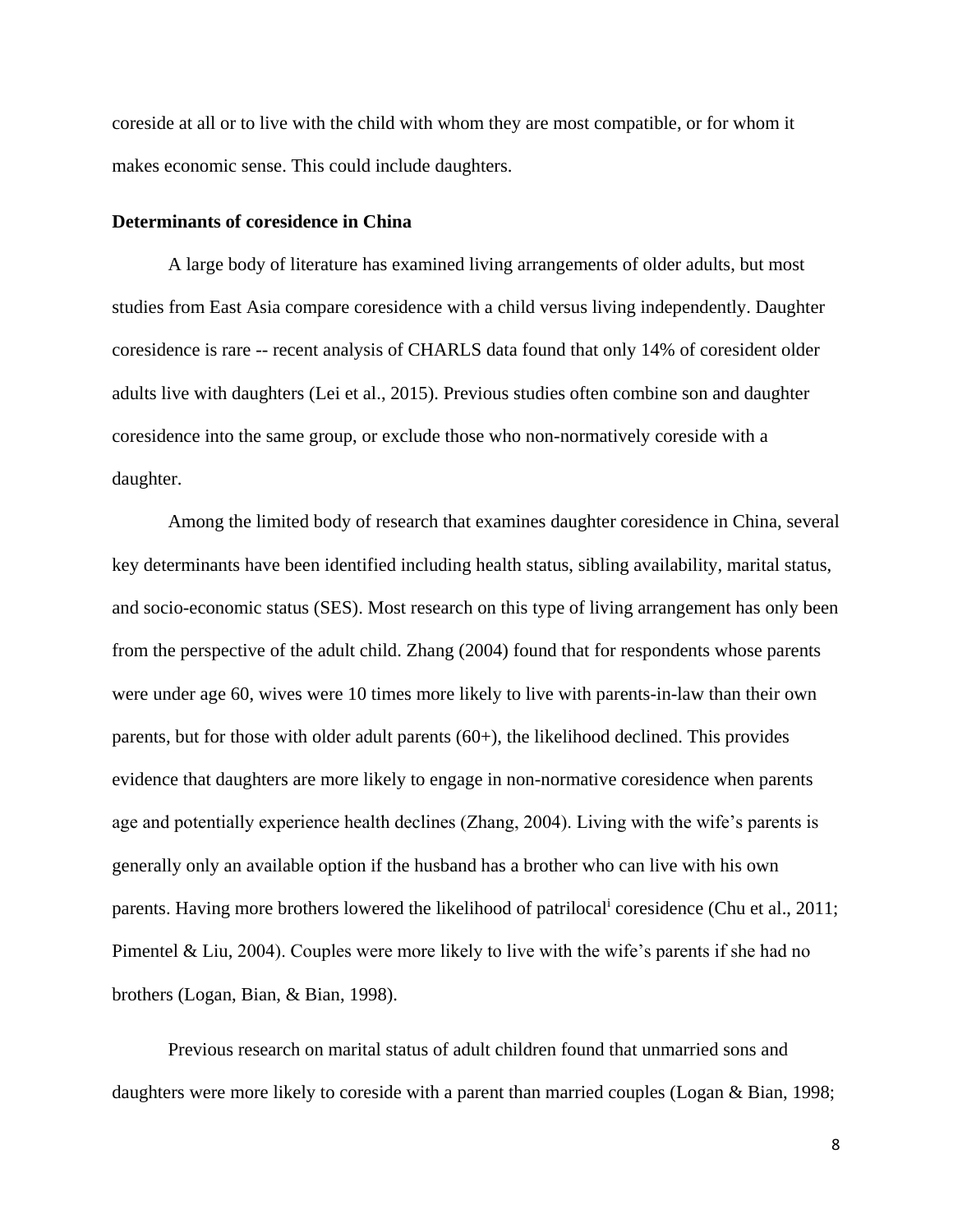Zhang, 2004). Zhang (2004) was surprised to find that overall levels of coresidence were higher for unmarried sons than unmarried daughters throughout the life course. This may be evidence of parents (with multiple children), pushing the unmarried adult daughter "out of the nest" in order to provide housing and resources to sons.

Previous research highlighting the importance of SES found that adult couples with higher education were more likely to live with a wife's parents (Chu et al., 2011; Logan, Bian, & Bian, 1998), perhaps indicating that higher SES enables urban families to achieve preferred living arrangements (Zhang, 2004) or that they are more open to non-traditional living arrangements. Higher SES parents were also less likely to prefer coresidence with adult children (Sereny, 2011). More educated women were also less likely to leave coresidence with their own parents (Pimentel & Liu, 2004). Regarding social context, research comparing East Asian societies found that patrilocal coresidence was more likely in Taiwan than in China (Yasuda et al., 2011; Chu et al., 2011). Although Taiwan has higher levels of economic development, they also have a more traditional Confucian culture. In the People's Republic of China (PRC), matrilocal coresidence was more likely for urban than rural residents (Lei et al., 2015).

#### **Ageing and community context**

Research on ageing and "neighborhood effects" is scarce, particularly in a developing country context. One notable exception is work by Brauner-Otto (2009) which utilized the family mode of social organization framework to examine financial support to ageing parents in Nepal (a developing country), focusing specifically on the role of exposure to education. This study found that in couples where the husband was more educated the likelihood of providing financial and material support to the husband's parents was higher. Couples who were exposed to education in their neighborhood had a lower likelihood of providing support to a wife's parents.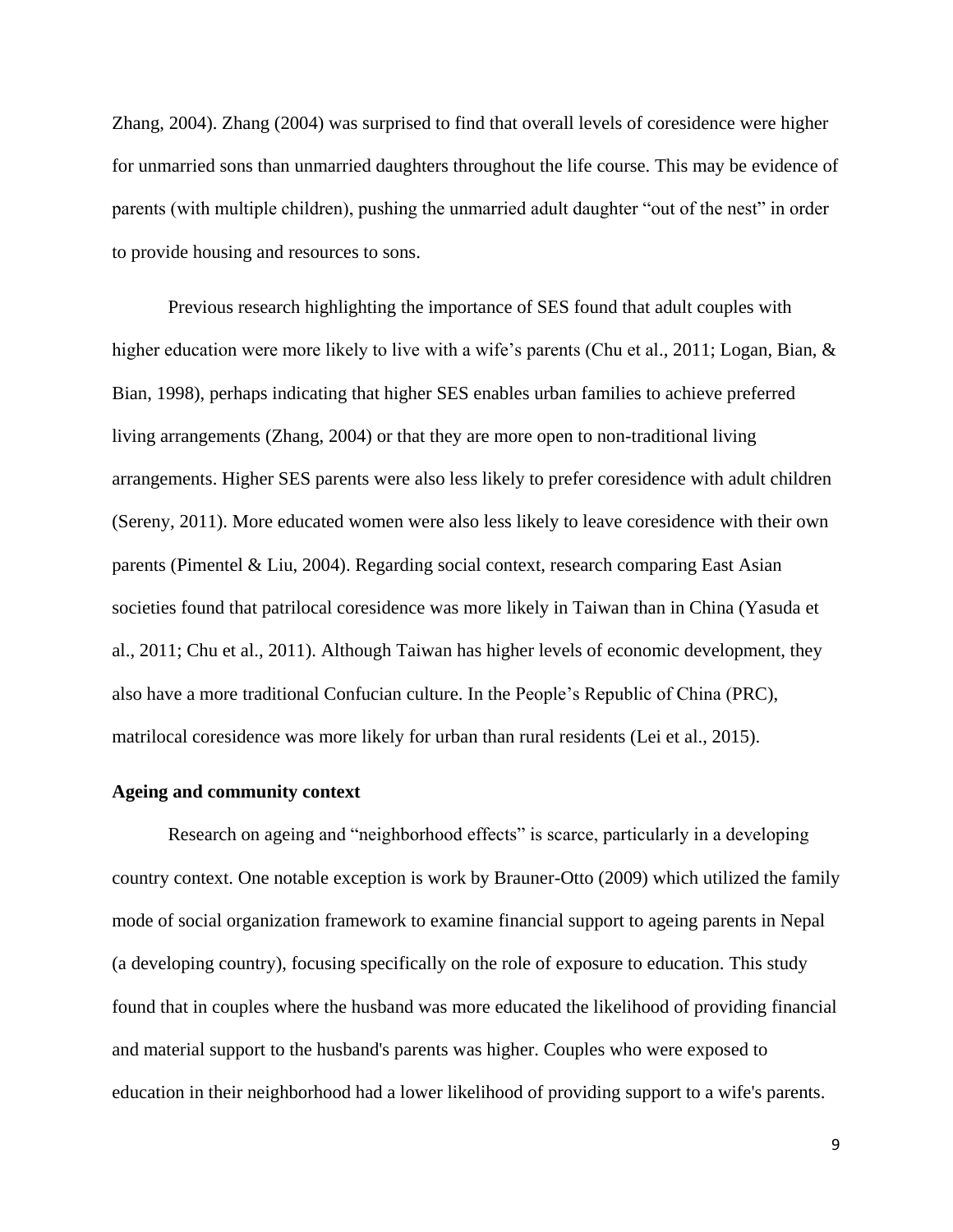Some prior research from the US has examined independent living versus coresidence with children. Community context matters for older adults because of inequality in the spatial distribution of the ageing population, and health-promoting social ties are often embedded in neighborhoods (Robert, 2002; Wen, Browning, & Cagney, 2007). Research on community context and living alone in the US found that demographic environment (Burr, Mutchler, & Gerst, 2013; Krivo & Mutchler, 1989), housing (Kim & Lauderdale, 2002), normative environment (Krivo & Mutchler, 1989), and social service supports (Burr, Mutchler, & Gerst, 2013; Mutchler & Burr, 2003) were all important factors. As outlined earlier, the demographic and normative environment in China is quite different from the US.

This study will contribute to our understanding of coresidence patterns. First, it will look at coresidence as a comparison between living with a son versus a daughter, whereas previous research has focused on intergenerational coresidence versus independent living. Second, it applies the family mode of social organization framework within the unique context of China. Last, it utilizes multi-level models to examine both individual-level and community-level determinants of non-normative coresidence (daughter) in China.

#### **Data and Methods**

# **Data**

Data used in this article are from the fifth wave of the Chinese Longitudinal Healthy Longevity Survey (CLHLS) conducted in 2008-2009. Details about the study design can be found elsewhere (Gu, [2008;](file:///C:/Users/User/Google%20Drive/Research/CONTEXT/Work/JGSS%20submission/Manuscript%20Nov%2014.docx%23_ENREF_7) Gu & [Dupre,](file:///C:/Users/User/Google%20Drive/Research/CONTEXT/Work/JGSS%20submission/Manuscript%20Nov%2014.docx%23_ENREF_8) 2008; [Zeng,](file:///C:/Users/User/Google%20Drive/Research/CONTEXT/Work/JGSS%20submission/Manuscript%20Nov%2014.docx%23_ENREF_27) 2008). The development indicators came from China's 2000 and 2005 (1%) census. All census data were accessed through the "China Data Online" database, housed at the University of Michigan.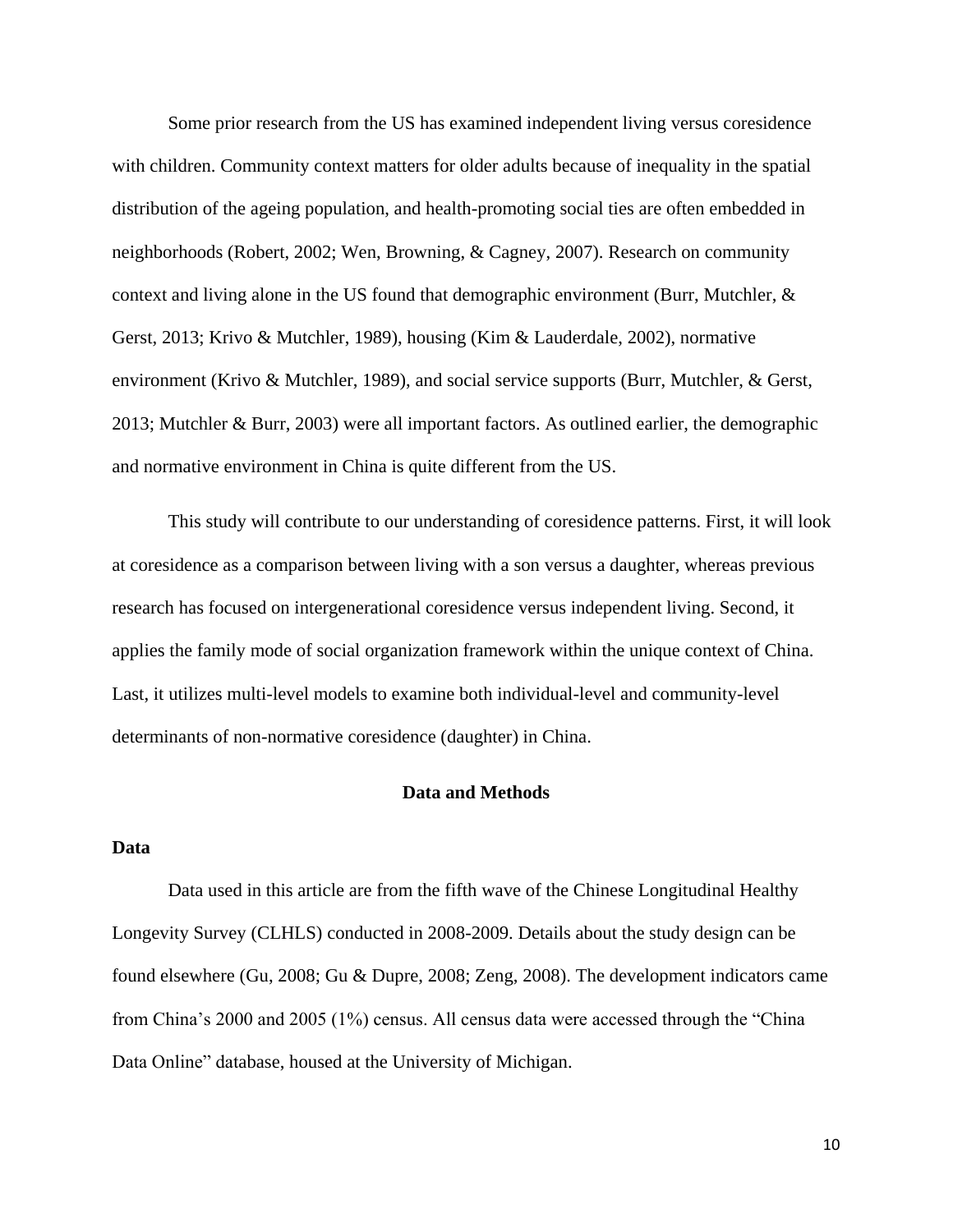I limited the analysis to older adults who coresided with adult sons or daughters. Out of 16,956 CLHLS respondents, 14,084 lived with a household member (the remainder lived alone or in an institution). Of those 14,084, 68.6% coresided with an adult child. As this research focuses on the coresidence choice between an adult son or daughter, I only examined those respondents "at risk" of coresidence with either a son or a daughter, i.e. those elderly respondents who had at least one son and one daughter. The sample size was thus first limited to 7,089 individuals (73% of all co-residers).

# **Measures**

**Individual-Level.** The dependent variable is a binary variable of living arrangement with two categories: coresidence with an adult son  $(0)$  or coresidence with an adult daughter  $(1)^{ii}$ . This information comes from the elderly respondent's report of members of the household. Due to missing data on both individual level and community level variables, the final analytic sample was  $6,742$  (less than five per cent missing data).

Based on previous literature and data availability, the individual-level covariates in this study include demographics, SES, family, and health characteristics (Yasuda et al 2011; Zhang 2004; Zimmer and Korinek, 2010). Demographics include rural/urban status, age, and gender. Rural/urban status was an interviewer-assessed measure of whether a respondent lived in a rural or urban area. This is different than type of community or *hukou* (not measured in CLHLS). SES was measured by the older adult's former occupation. This was a categorical variable including agriculture/fishing, white collar, service/industry, and other (includes military, government, housewife, etc.). Family characteristics included marital status, number of sons and daughters, and whether sons/daughters live nearby. Health status was measured by activities of daily living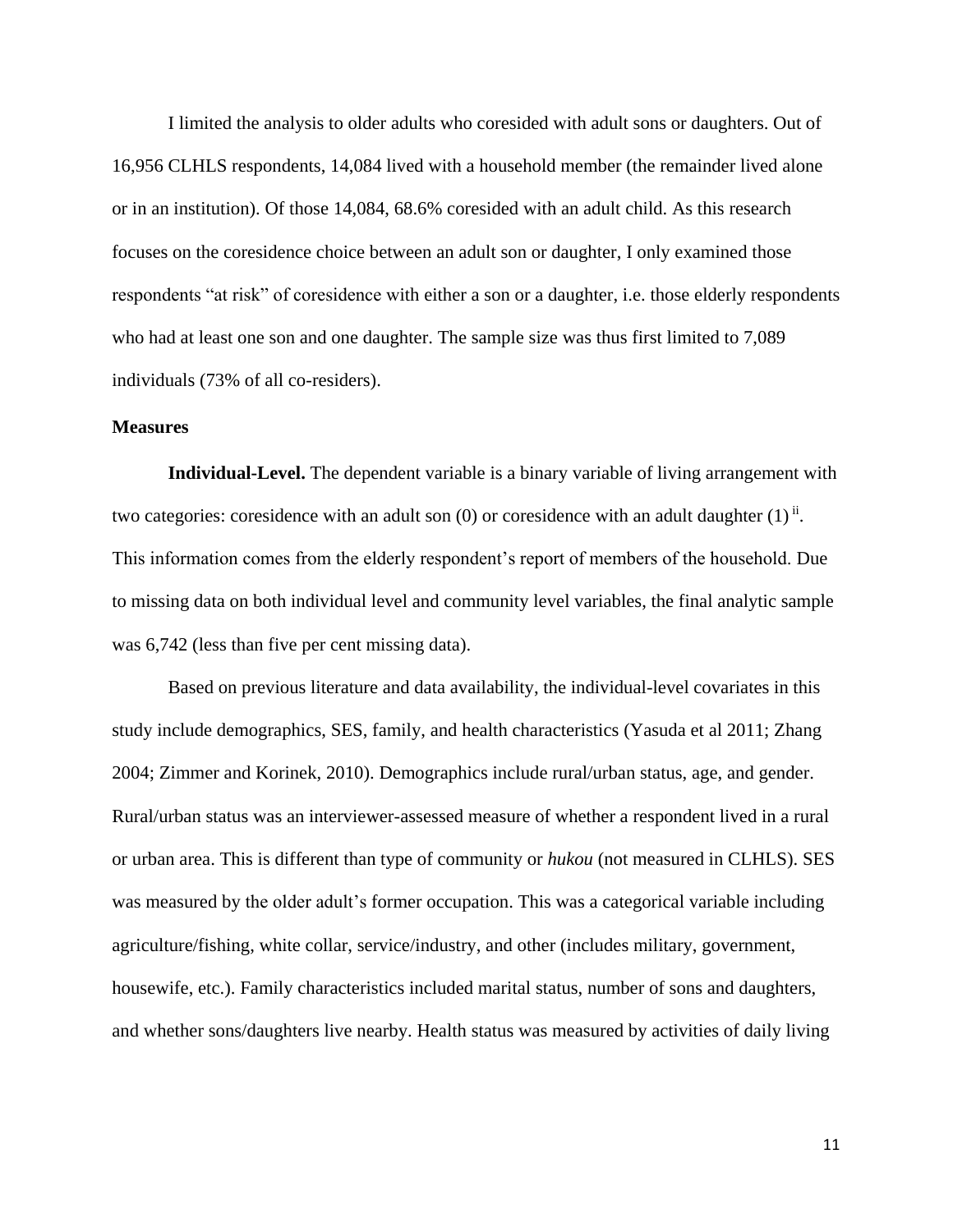(ADL) disability. Last, I added a covariate measuring whether the home was owned or rented in the respondent's own name.

**Community-Level.** Community-level data came from Chinese census data. Community is defined as city district (*shiqu*), county (*xian*), or county-level city (*xianjishi*) in the CLHLS dataset. Over time, China has developed an administrative system that recognizes four levels of administration: the province level (including provinces, autonomous regions, and municipalities), the prefecture level (including cities at prefecture level), the county level (including counties, autonomous counties, and cities at the county level, as well as districts under the jurisdiction of cities), and the township level. The communities in this study are those at the county level. The development indicators came from China's 2000 and 2005 (1 per cent) census.

To get at industrialization two indicators were used: the percentage of the population that is agricultural (as measured by *hukou* status) and region of residence. Percentage of agricultural population ranges from less than five per cent in a city district in a northeast city to more than 95 per cent in a rural county in Anhui province. Region includes living in a province in Western, Central, Eastern, and Northeastern China. Degree of industrialization can indicate access to wage labor employment, which has been examined in other studies utilizing the family mode of social organization framework (Axinn & Yabiku, 2001). A more general indicator of development is percent with no access to a toilet. This is similar to Hayford's study (2005) which looked at percent with piped water to measure level of development. Percentage without a toilet facility ranges from zero percent in an urban northeast city district to 90 per cent in a rural county in Jiangxi province.

Urbanization can be measured by community type and percentage agricultural. Because of China's rapid modernization, places change over time. For example, a big city might annex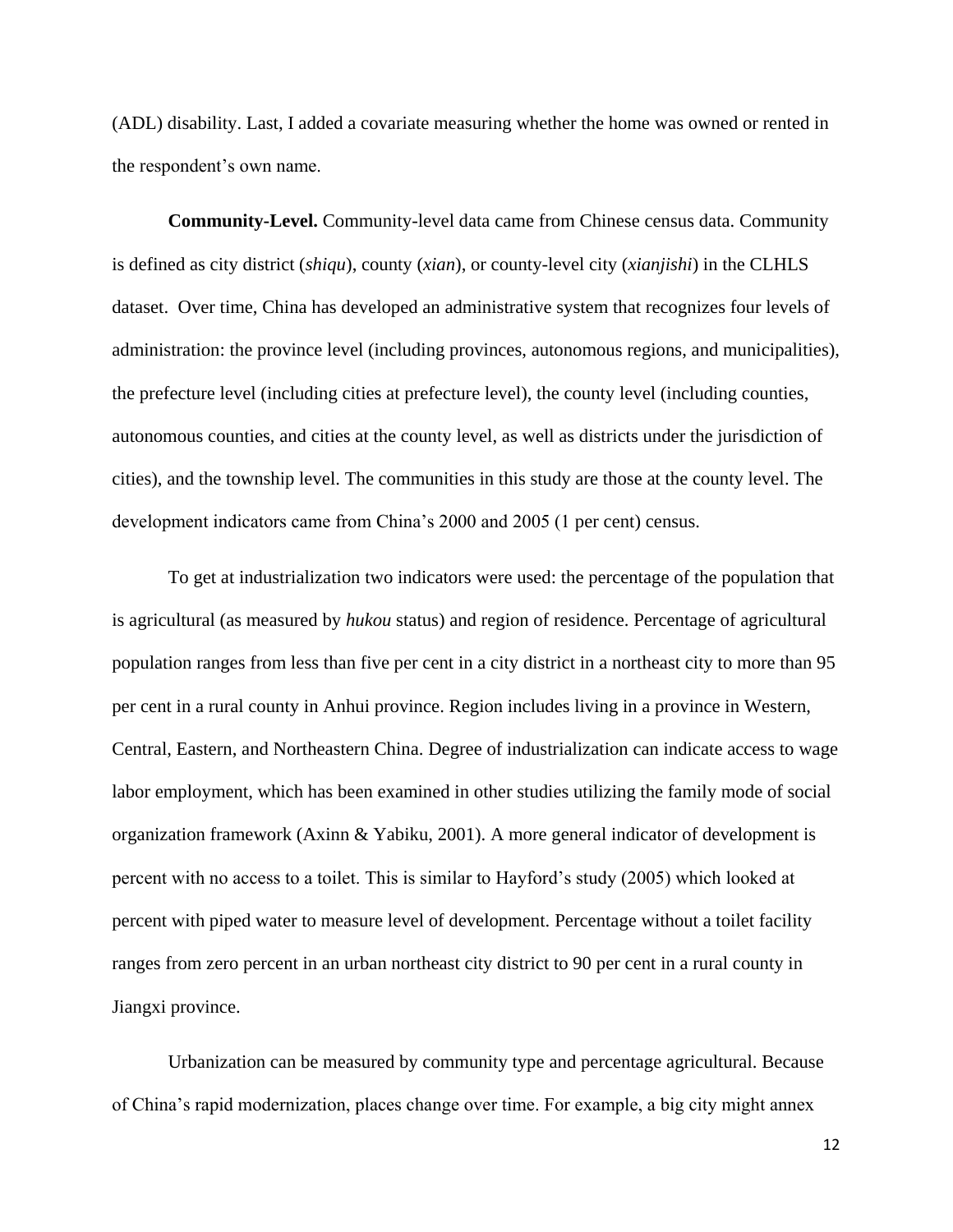nearby rural areas. Some people might live in city districts but still have agricultural hukous. People originally from rural areas are likely to hold more traditional attitudes. Therefore it's worth looking at both type of community and also percent with agricultural hukou.

Previous research on community context (Barber, 2004; Krivo & Mutchler, 2003) has highlighted the importance of normative environment. To capture community norms regarding son preference, I included a measure of sex ratio at birth (SRB). Without intervention, the normal range of sex ratio at birth is 103-107 boys born for every 100 girls (Johansson & Nygren, 1991). In China, the SRB is much higher because of son preference, access to sex selective abortion, and low fertility rates. Analyzing the Chinese 2005 1 per cent census, Zhu, Lu, and Hesketh (2008) found the average SRB was 119 for the 2005 birth cohort. Communities with imbalanced sex ratios (more males born than females) may indicate that community norms value sons over daughters, a traditional view. People who live in such communities may be less likely to accept non-normative coresidence (coresidence with daughters). SRB was either provided directly or I derived it by dividing number of male births by the number of female births in a given year. I chose to analyze SRB as a continuous measure; the results in multivariate analysis were no different than from creating categories of SRB.

# **Analytic Strategy**

Multilevel (or hierarchical) models enable us to estimate both individual level and community level effects. Multilevel models estimate unbiased coefficients and standard errors; standard logistic regression will produce biased results when observations are not independent. This study employed multi-level binary logistic regression analysis. The dependent variable was coresidence with a daughter versus a son.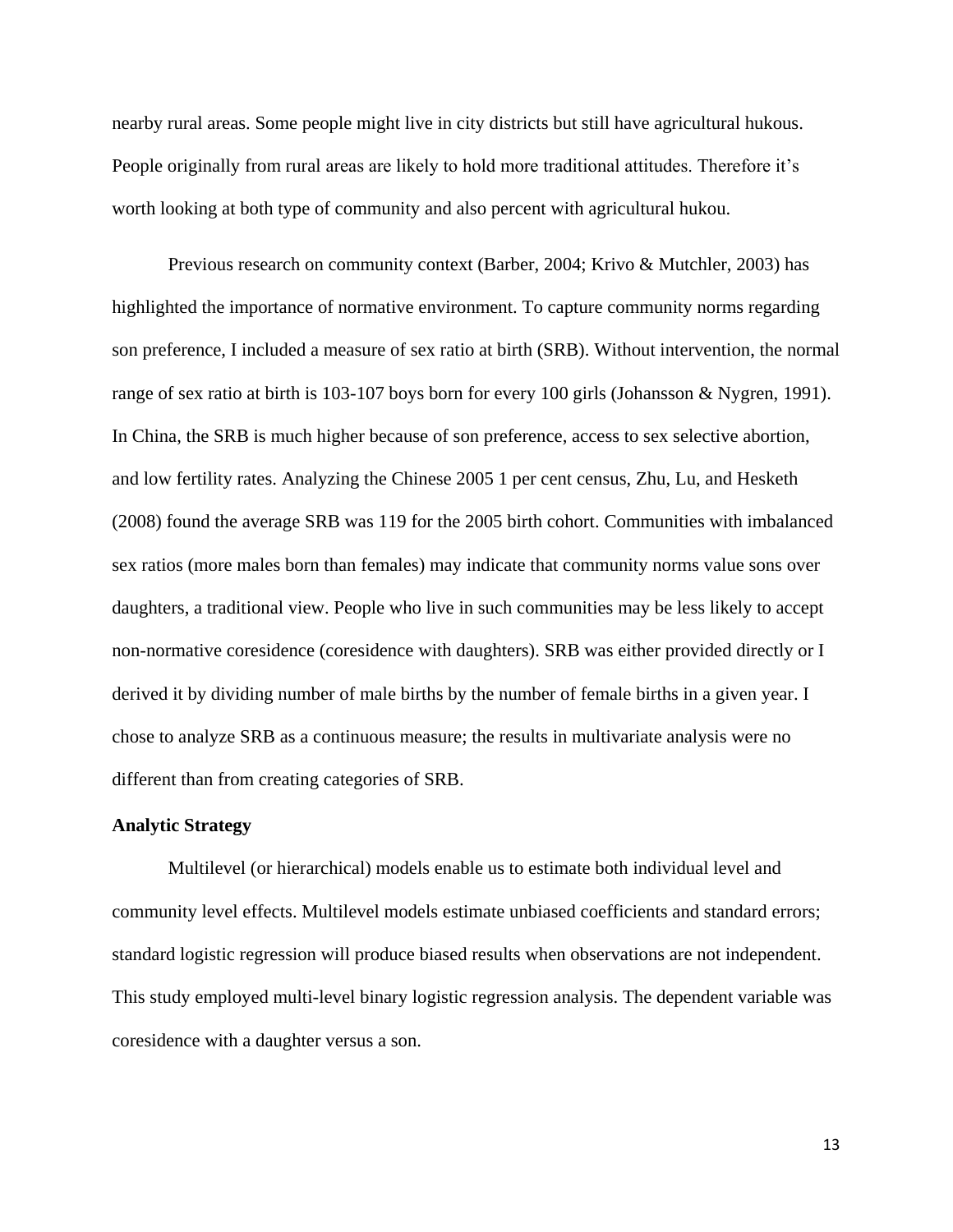The statistical model used in multilevel analysis of binary variables is similar to the standard logistic regression model. The observed outcome is  $y_{ij}$  – whether person *i* in community *j* coresided with a daughter (value of 1) or a son. The null model (no covariates) is modeled as

$$
\log\left(\frac{\pi_{ij}}{1-\pi_{ij}}\right) = \beta_0 + u_{0j}
$$

where  $\pi$  is the response probability. The intercept  $\beta_0$  is shared by all communities while the random effect  $u_{0j}$  is specific to community *j*. The random effect is assumed to follow a normal distribution with variance  $\sigma_{u0}^2$ .

This paper will only look at the random intercept logit model. Additional analysis examined random effects of individual-level coefficients (random slopes) and also cross-level interactions and found no significant point-estimates. A model with one level 1 predictor and one level 2 predictor would look like this:

$$
\log\left(\frac{\pi_{ij}}{1 - \pi_{ij}}\right) = \beta_0 + \beta_1 x_{1ij} + \beta_2 x_j + u_{0j}
$$

 $β<sub>1</sub>$  is a level-1 coefficient and  $β<sub>2</sub>$  is a level-2 coefficient.  $β<sub>0</sub>$  is overall intercept in the linear relation between log-odds and x. The exponential of  $β_0$  gives us the odds that y=1 when x=0 and u=0. β<sub>1</sub> is effect of 1-unit change in x on the log-odds that  $y=1$  after adjusting for β<sub>2</sub> and group effect  $u_i$ . If  $u_j$  is held constant then  $\beta_1$  can be referred to as cluster-specific effect. The intercept for a given group *j* is β<sub>0</sub> plus  $u_j$ , which will be higher or lower than overall intercept depending on value of  $u_i$ ,  $u_j$  is the random effect (or level 2 residual). Variance of  $u_j$  is the between-group variance adjusted for covariates.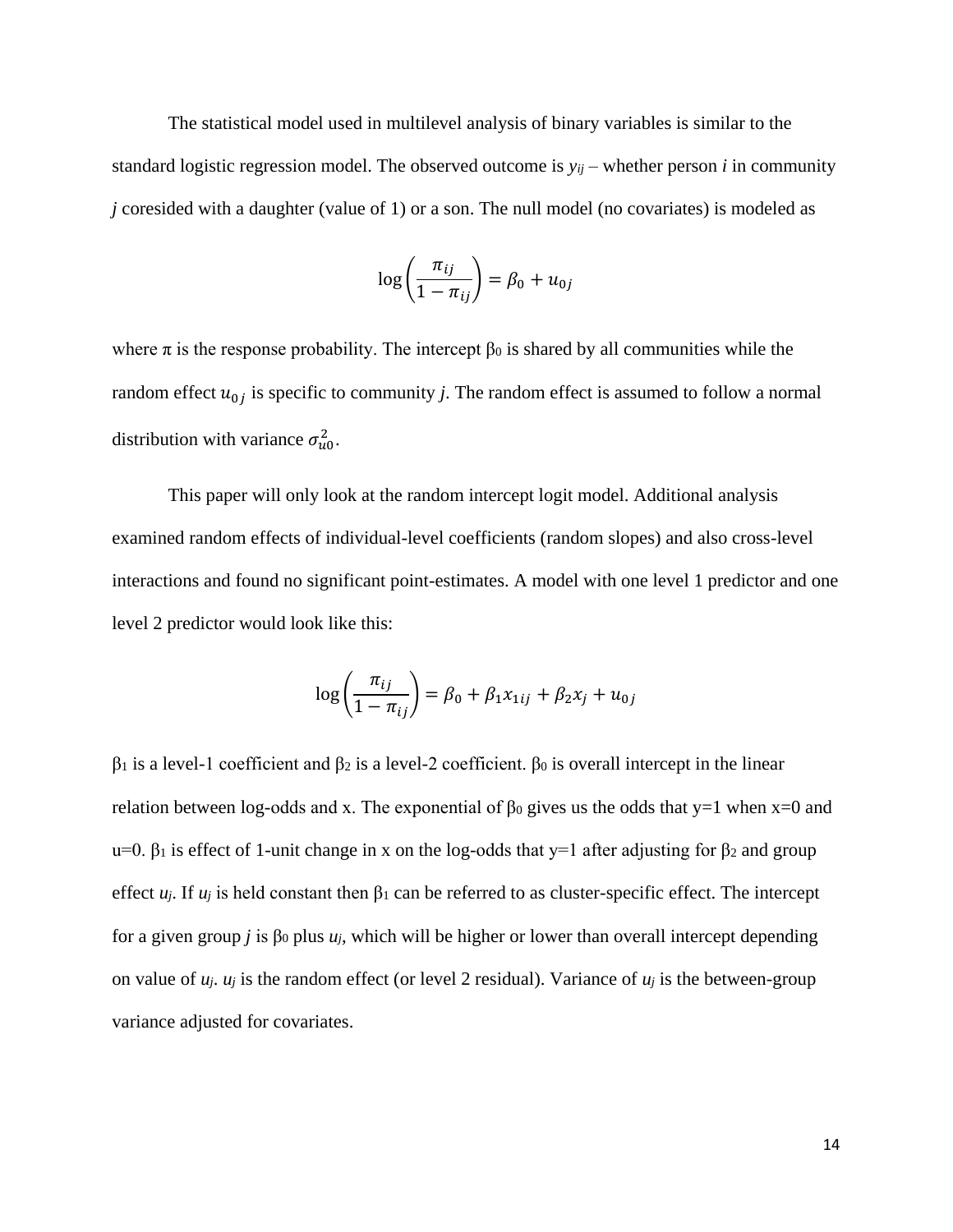As is conventional in multilevel modeling, each continuous second-level variable was mean centered (this includes percentage agricultural *hukou*, percentage with toilet, and SRB). Percentages were calculated out of the number 100. The coefficient indicates the increase or decrease in the odds for a 1 per cent or 1 point increase in that covariate.

Similar to multilevel models with linear outcome, the proportion of the total residual variance that is due to between-group variation can be calculated by the variance partition component (VPC). In a logit model the value of  $\sigma_{e^*}^2$  is approximately 3.29 [\(Guo and Zhao 2000;](file:///C:/Users/User/Google%20Drive/Research/CONTEXT/Work/JGSS%20submission/Manuscript%20Nov%2014.docx%23_ENREF_9) [Steele 2009\)](file:///C:/Users/User/Google%20Drive/Research/CONTEXT/Work/JGSS%20submission/Manuscript%20Nov%2014.docx%23_ENREF_23).

$$
VPC = \frac{\sigma_u^2}{\sigma_u^2 + \sigma_{e^*}^2}
$$

Each model in tables 3 and 4 report the VPC. All analyses were done with "meqrlogit" in Stata SE 13.1.

#### **Results**

Table 1 presents descriptive statistics for individual and community level covariates by son/daughter coresidence. Overall, among those who coresided with an adult child, the majority coresided with a son. In the analytical sample, only 12.9 per cent (N=872) overall coresided with an adult daughter. Compared to those who lived with an adult son, respondents who coresided with a daughter were older and had higher SES, greater number of daughters, and fewer sons. They were also more likely to have home in own name, ADL disability, a son living nearby, and to live in an urban community. They were less likely to have a daughter nearby. The mean age for the sample is 89 and ages range from 60 to 116. In the regressions, all models control for age and it is rarely significant.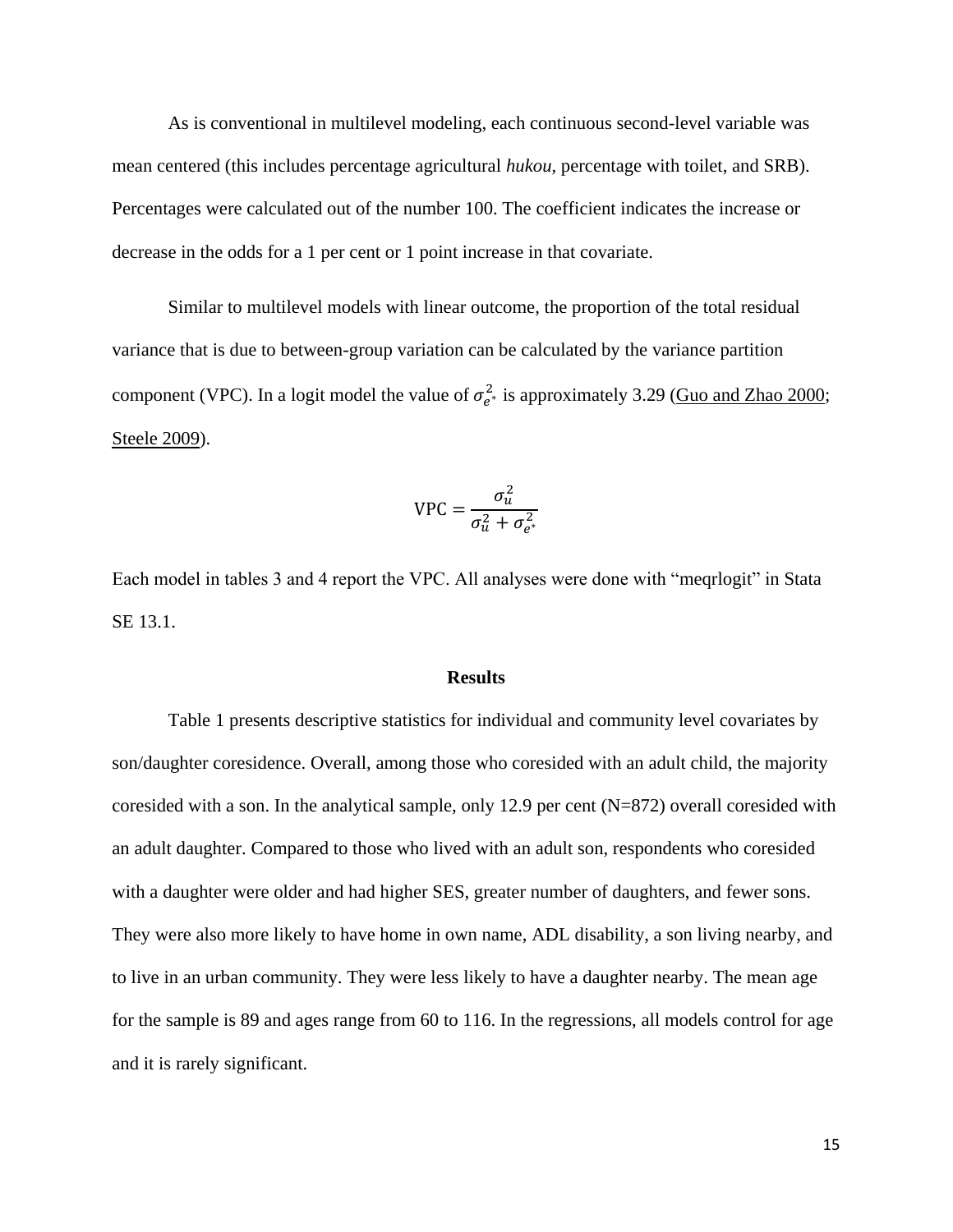Table 2 provides more information about the communities sampled in the CLHLS. For this study, 589 communities were included (out of a total of 842 in the full sample). The mean number of respondents in each community was 20.26. The majority of communities were in eastern provinces. Nearly half of the communities were city districts, similar to the overall sample of communities in the 2008 CLHLS. The mean SRB across communities was 119.37 – considerably above the normal SRB of 107 (Zhu, Lu & Hesketh, 2009).

Tables 3 and 4 provide coefficient estimates and standard errors for the five models. BIC statistics are also presented to compare differences in model fit between nested models. Model 1 includes only individual and family characteristics, and no community-level predictors. For this model, I begin by examining rural and urban sub-samples separately. Rural/urban is an individual-level variable. In the CLHLS, the interviewer assesses whether the respondent lives in a rural or urban area. Urban individuals are more likely to enjoy pensions, higher standards of living, and more social welfare. Rural older people are more likely to have experienced outmigration of adult children. In models 2, 3, and 4, community-level factors are added, and the rural and urban sub-samples are pooled because community-level development indicators are included. The final model (5) includes all individual covariates and three previously significant community-level factors. In the regressions examining in-home toilets and SRB, the coefficients were not significant and the models are not included here.

In the intercept only, null model (not shown), a chi-square test of the level-2 random intercept variance indicates that the between-community variance is non-zero, in other words, that the average probability of coresidence with a daughter varies by community. This makes multi-level models worthwhile to pursue. The calculated rho indicated that 16.1 per cent of the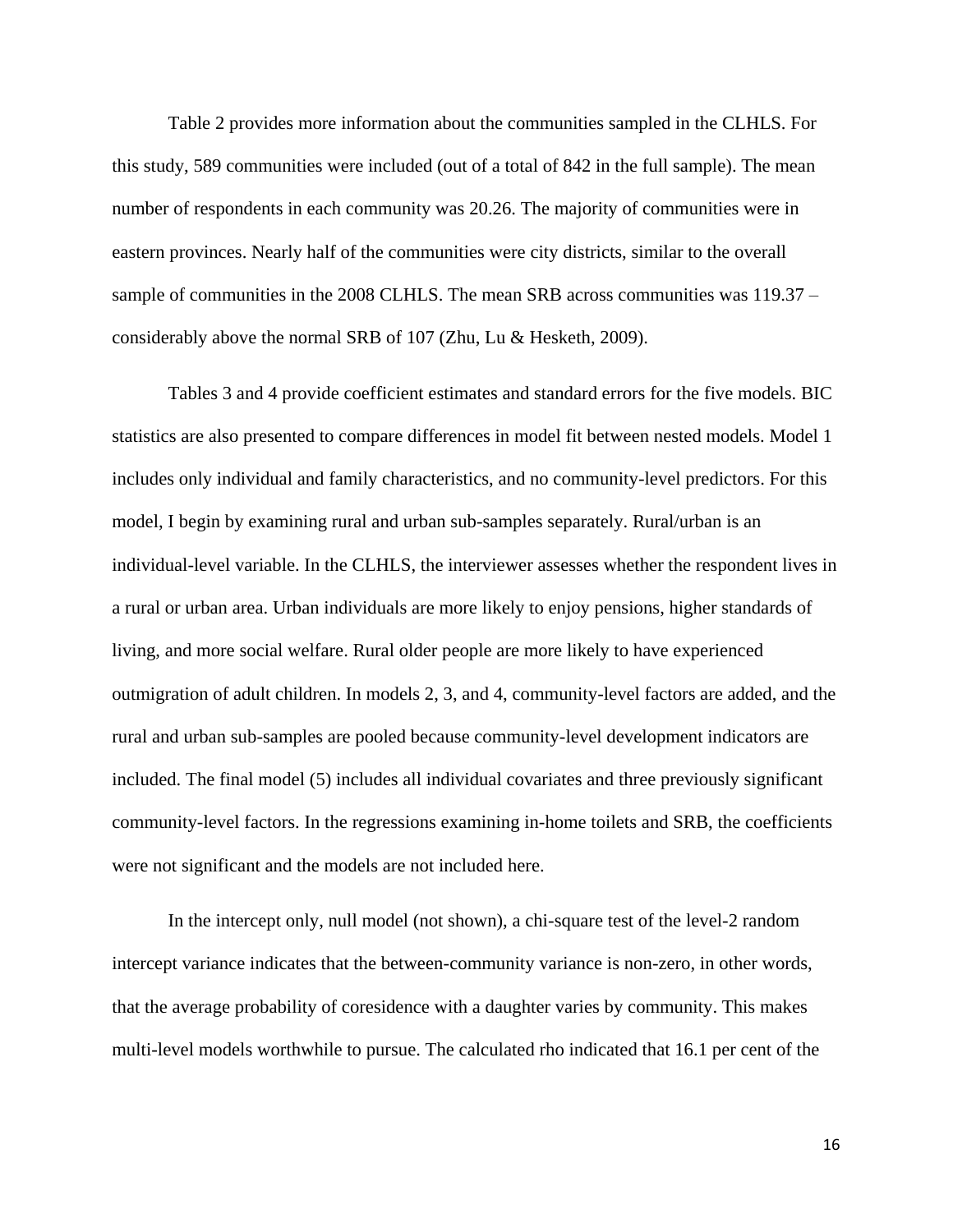variance in the probability of co-residing with a daughter was attributable to community level differences.

Table 3 contains the full sample and two sub-group analyses for rural and urban individuals. Odds ratios are reported. In the first model, many individual-level characteristics were significantly associated with the likelihood of coresidence with an adult daughter. SES was positively associated with daughter coresidence: those with higher status occupations (not agriculture or fishing) were more likely to live with an adult daughter than elderly with low SES. In the rural sample, it was only a significant difference between other (includes military, government, housewife, etc.) and agriculture/fishing. In the rural sample only, ADL disability increased the likelihood of coresidence with a daughter. Respondent's gender was not significant. Interestingly, only for the urban sub-sample, younger elderly (60-69) were less likely to live with a daughter than a centenarian. For both groups, each additional son reduced the likelihood of coresidence with a daughter, and each additional daughter raised the likelihood. The size of the odds ratio is larger for the urban sample. Having a son close by raised the likelihood of coresidence with a daughter, while having at least one daughter close by lowered the likelihood. For rural older adults, having a daughter close by reduced the odds by a factor of 5.586 (1/.179). Last, the percentage of variation at the community level was reduced to 5.7 per cent and 11.7 percent for the rural and urban sub-samples, respectively, after controlling for individual characteristics. This reduced variance gives evidence that the individual-level characteristics were distributed differently across communities.

Table 4 displays models 2-5, where I analyze the full sample (rural and urban) and added in variables for community characteristics. It is suitable to pool the samples because I am controlling for both individual SES and community-level development indicators. Based on the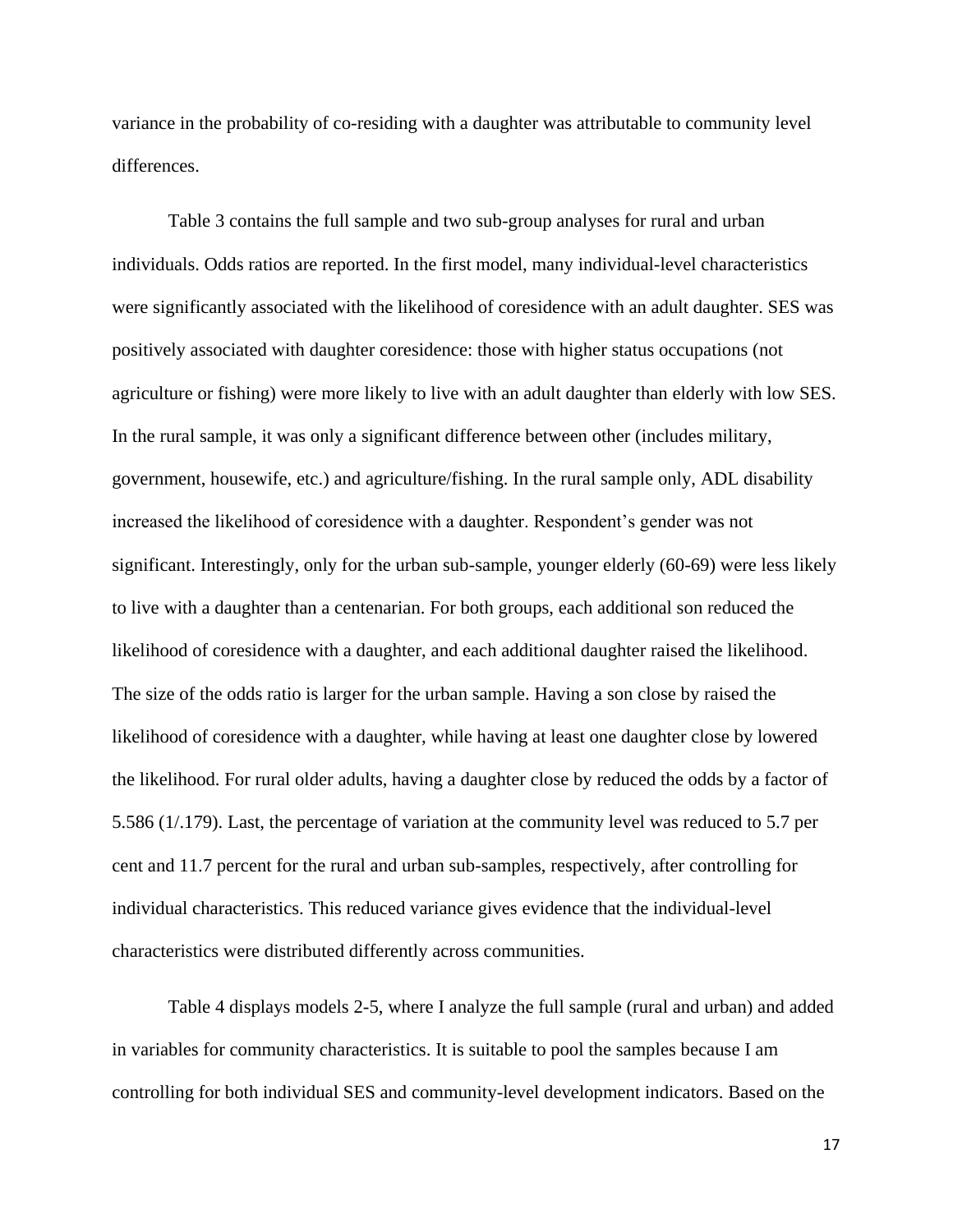BIC statistic, model 2 fits the data best (likelihood ratio tests showed no significant improvement between model 2 and the full model [model 5]). Table 4 only shows coefficients for variables relating to individual and community SES. Other independent variables are included in the regression are not shown here (available by request), but remain largely unchanged.

In model 2, I began by looking at the percentage in the community with an agricultural *hukou* (also referred to as rural population). Respondents in communities with higher levels of agricultural-*hukou* holders were less likely to coreside with a daughter. This variable was meancentered. For each percentage point above the mean, the odds are reduced by a factor of 1.01 (1/.990). Examining predicted probabilities, on average, the predicted probability of living with a daughter is .12 for an individual in a median community<sup>1</sup> with the mean level of rural population (95% CI: .11, .13). Respondents who live in a community with the minimum percent of rural residents have a probability of .19 (95% CI: .15, .22). For an average rural person living in a community with a high percentage of rural people the predicted probability is .08 (95% CI: .07, .09) compared to a predicted probability of .23 (95% CI: .19, .27) for an urban person living in a community with a low percentage of rural people. Lastly, according to both the BIC statistic and a likelihood ratio test, model 2 improves the model fit from model 1 and variation at the community level still remained.

Model 3 adds a measure of community region. I found that respondents who lived in northeast provinces (Heilongjiang, Jilin, or Liaoning) were 50 percent more likely to coreside with a daughter than older adults residing in eastern, coastal provinces (comparison group).

 $\overline{\phantom{a}}$ 

 $<sup>1</sup>$  In a multi-level logistic regression in order to calculate the predicted probability of an outcome, we need to</sup> examine the coefficients for the variables and also examine the random variance. Because the community-level variance is fairly small, it is suitable to fix it at zero (the theoretical mean) and only examine the coefficients for the fixed effects. Therefore the "median" community refers to a predicted probability when the random variance equals zero (Centre for Multilevel Modelling, 2019; UCLA: IDRE, 2019).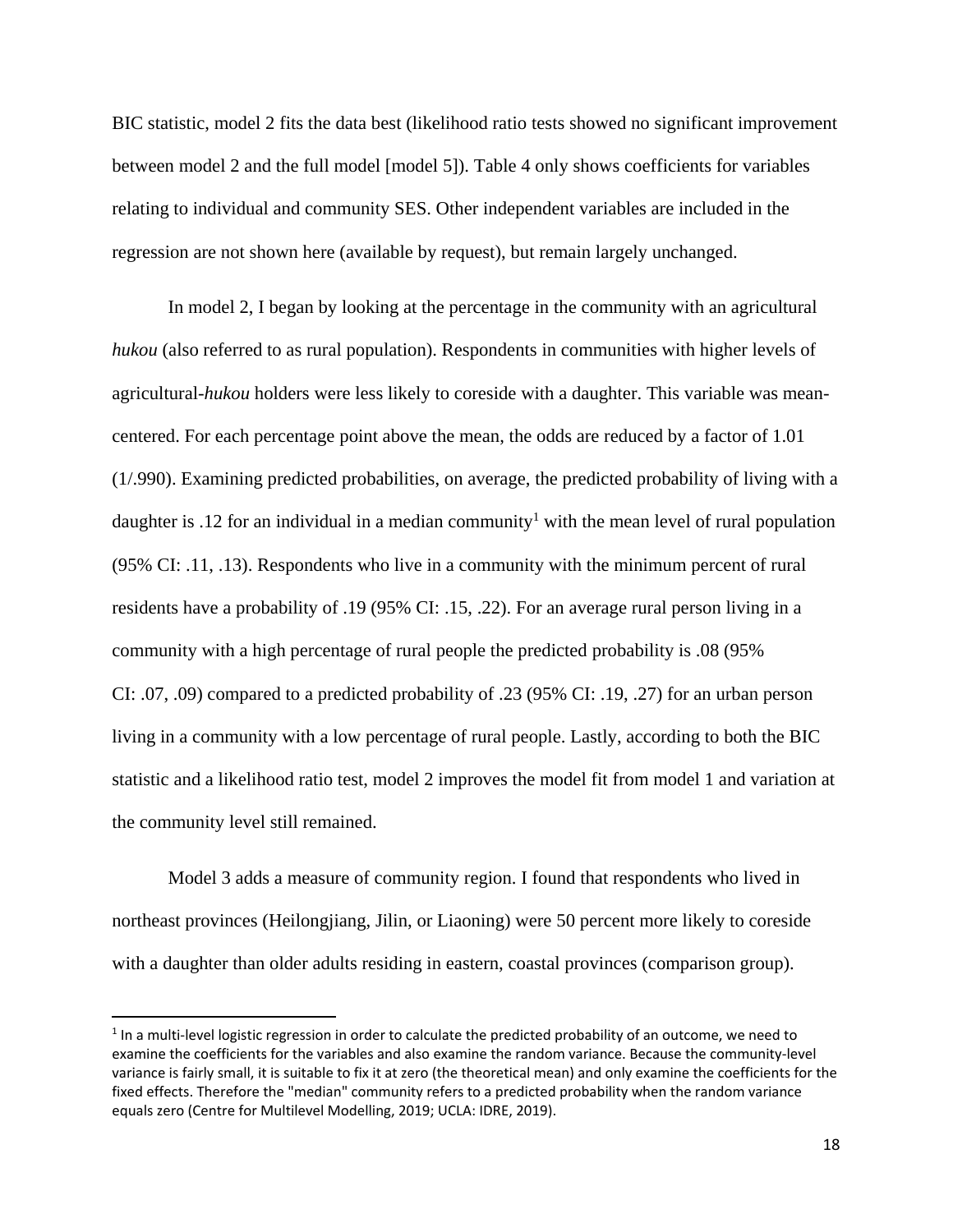There were no statistically significant differences between western and central provinces and the comparison category. Model 4 adds a variable for type of community: rural county, county-level city or city district. Those who lived in counties or county-level cities had lower odds of coresidence with a daughter than those living in city districts. In addition, even after controlling for type of community, individual SES still mattered.

The final model includes three of the previously significant community-level variables – percentage agricultural *hukou* holder, region, and community type. Only percent with agricultural *hukou* remained significant in the final model. Respondents in communities with a higher percent of rural population were less likely to coreside with a daughter and were more likely to coreside with a son. It may be that region and community type are picking up rurality, which is the most significant community predictor of daughter coresidence. For all the models, even after controlling for community characteristics, former occupation (SES) was still a significant predictor.

In each model shown in tables 3 and 4, the variance of the level-2 random effect was significantly different from zero. Even after controlling for an extensive set of individual and community characteristics, there was still some variation across communities in the likelihood of coresidence with a daughter. In the best-fitting model (model 2), the variance was reduced to 7.8 per cent. However, changes in rho should be treated with caution because the level-1 variables may have increased the between-community variance.

# **Discussion**

Greater understanding of both the individual and community-level determinants of coresidence patterns can shed new light on gendered intergenerational support in a changing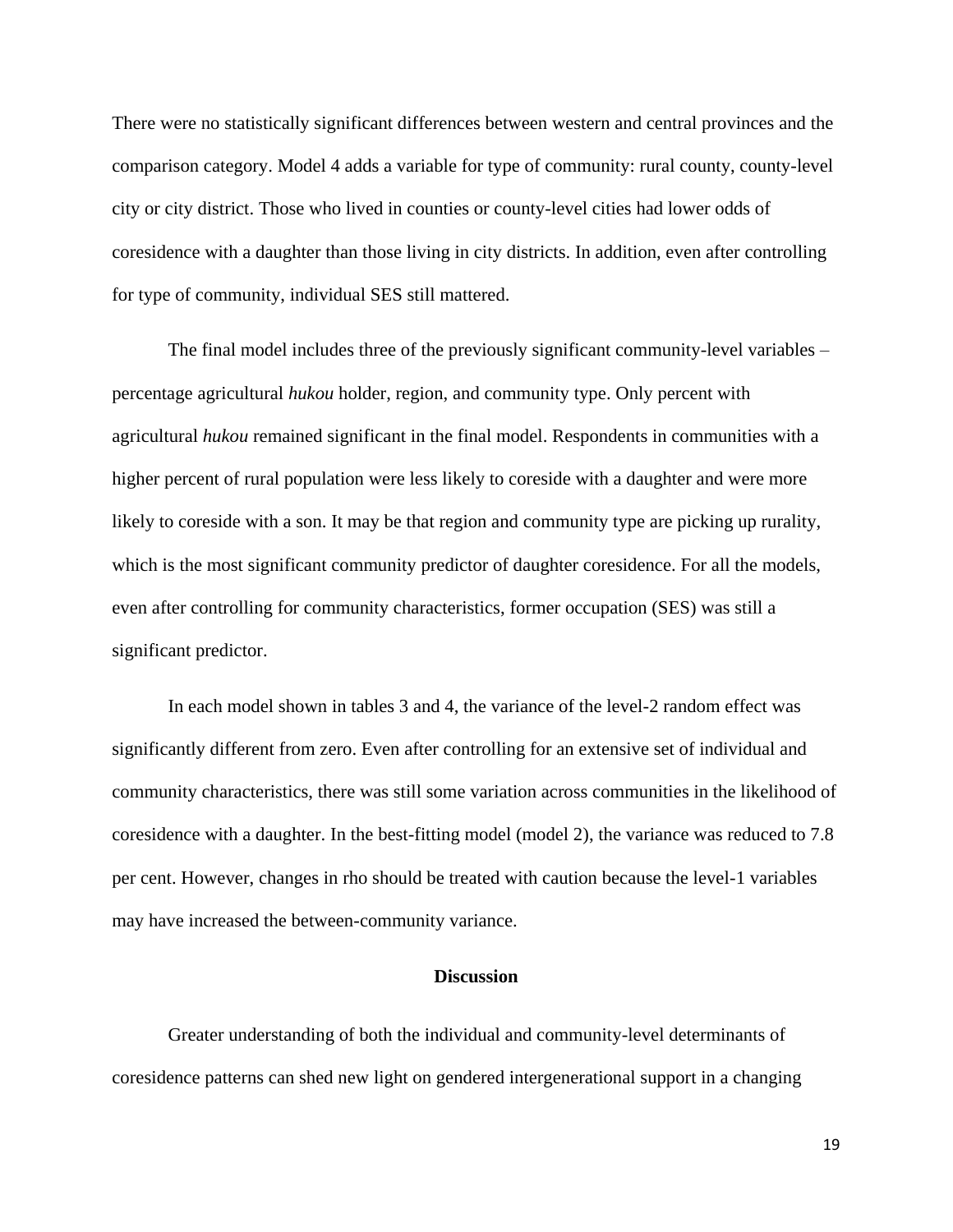China. Daughter coresidence will likely grow more common as the country continues to experience social, economic, political, and demographic change. In my analysis of CLHLS and census data, I found significant coefficients for both individual, family, and community-level predictors. My findings provide support for both modernization theory and the family mode of social organization framework. First, that coresidence patterns may increasingly match up with individual needs and preferences rather than being dictated by the traditional pattern of coresidence with a son only. Second, exposure to non-family institutions exposes individuals to new ideas, thus changing attitudes and behaviors, including being more willing to engage in the non-normative pattern – coresidence with an adult daughter.

Specifically I found that individual SES and community development indicators were significant predictors of daughter coresidence. Older adults who previously worked in nonagricultural occupations had higher likelihoods of living with a daughter. This held true even after controlling for community characteristics. This echoes previous research comparing Taiwan and Southeast China (Chu et al., 2011), which found that higher SES individuals were more likely to coreside with an adult daughter.

When examining community characteristics in separate models, I found that older adults who resided in communities with more agricultural *hukou* holders (rural population), and in counties and county-level cities, were less likely to coreside with a daughter. Those who live in less developed (i.e. more rural) communities may be more likely to hold more traditional family attitudes (Barber, 2004).

I also found that respondents who lived in northeast provinces (Heilongjiang, Jilin, or Liaoning) were more likely to coreside with a daughter than older adults residing in eastern, coastal provinces. This gives evidence that attitudes towards daughters may be more progressive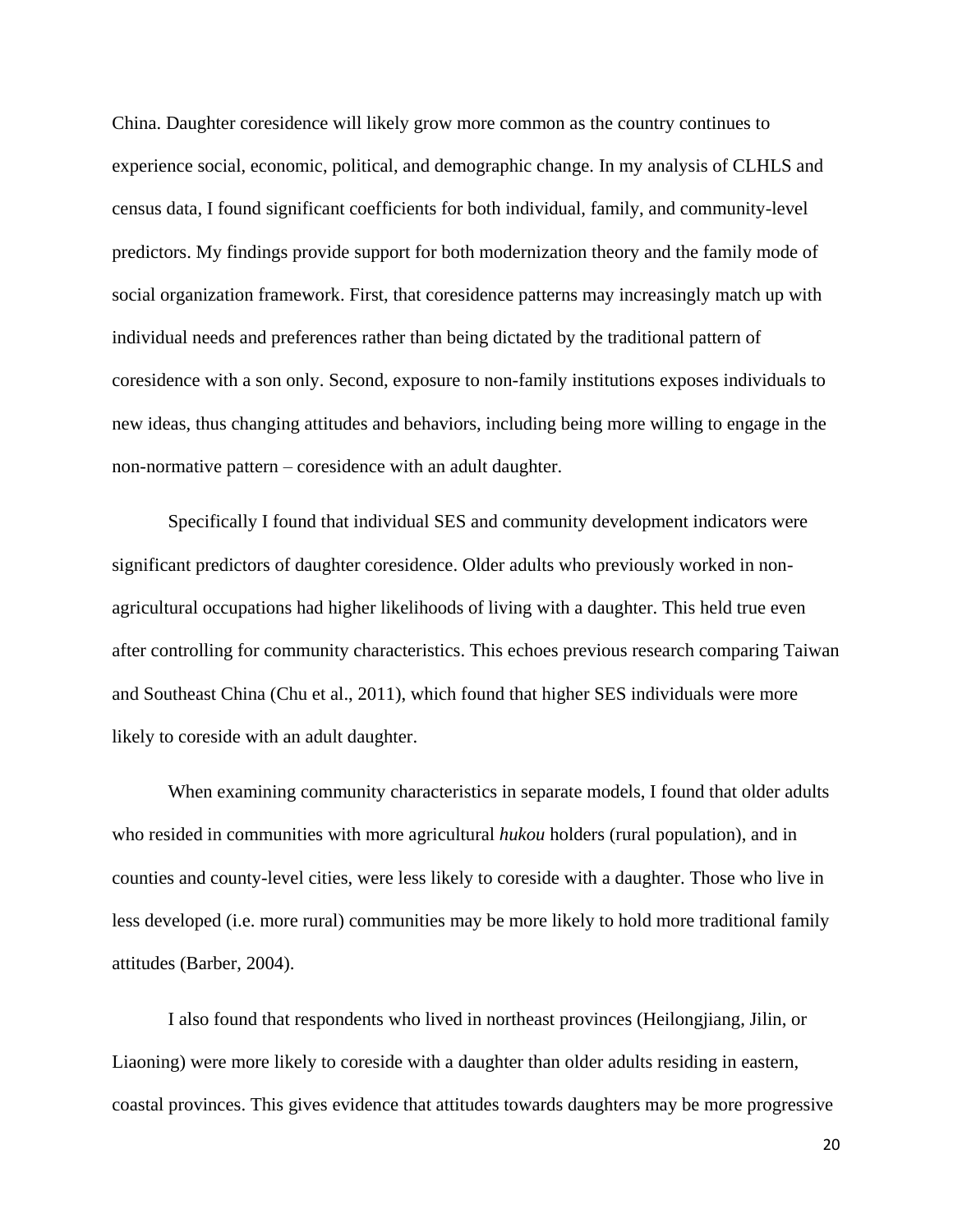in the northeast than other places. I expected that the eastern provinces would have higher coresidence with a daughter as a result of modernization theory. However, further examination of Chinese census data found that the northeast provinces have a lower proportion of agricultural *hukou* holders than other regions of China (including eastern) likely because it was one of the earliest regions to industrialize in the twentieth century.

In addition, percentage agricultural population resulted in better model fit than other measures of development that were aggregated at higher levels (such as region of the country). This provides evidence that while there are broad levels of differential development across provinces and regions of China, there are also significant differences across smaller communities (here city districts, counties, and county-level cities). Percent rural population may be a better indicator of development and traditional attitudes than type of community, and may reflect the pace with which China's neighborhoods are developing.

Previous research on coresidence patterns puts forth that urbanization and modernization result in lower levels of intergenerational coresidence (Yasuda et al., 2011). This is confirmed here for a specific type of coresidence – more urbanized and industrialized areas have lower levels of coresidence with sons. Traditional ideology, which includes normative son coresidence, may be stronger in rural versus urban areas. The family mode of social organization framework highlights the idea that with development, more of life is spent in non-family institutions, leading to shifts in attitudes and behaviors (Axinn & Yabiku, 2001; Thornton & Fricke, 1987; Thornton & Lin, 1994).

This study also examined the role of normative environment, which I tried to capture by looking at each community's sex ratio at birth (SRB). I anticipated that SRB could tap into gender attitudes – son preference. The coefficient, however, was not significant. This may be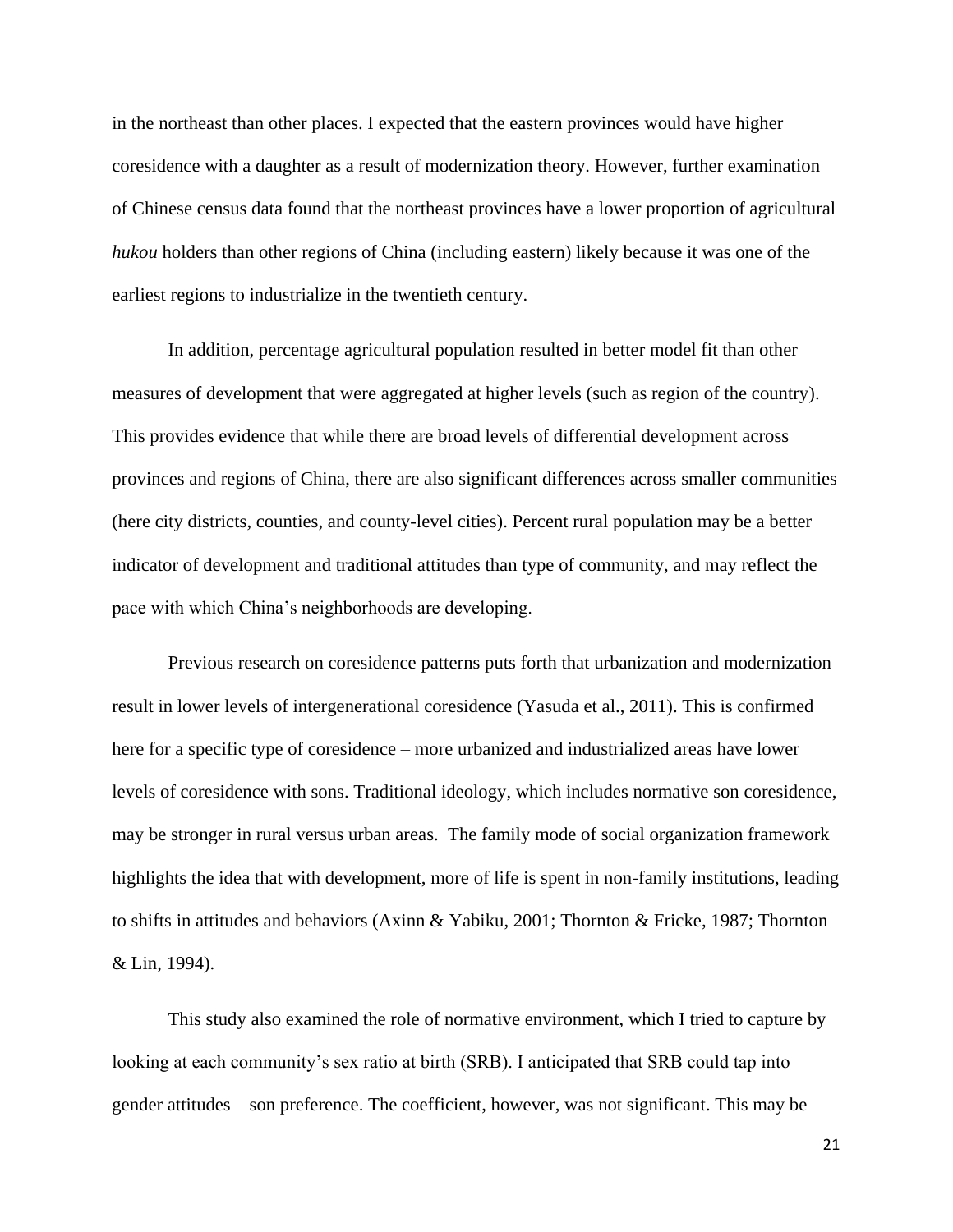because there is little variation in SRB across community and also because present-day SRB may not reflect older adults' attitudes towards gender. Gender ideology, however, does still matter in the Chinese context. Probability of son coresidence is still high, even for respondents with multiple potential daughters. If behavior is a reflection of preference, many older adults prefer to live with sons, the traditional pattern. On average, even an urban person who lives in a non-rural community with a white-collar former occupation still has only a .27 predicted probability of living with a daughter versus a son (95% CI: .19, .35).

The other individual and family characteristics in the baseline model also shed light on determinants of daughter coresidence in China. Each additional son (above one) lowered the likelihood of daughter coresidence (and increased son coresidence) and each additional daughter raised the likelihood of daughter coresidence. This could be evidence that having more sons enables one to achieve the traditional ideal of son coresidence, while also perhaps living with the son with whom the older person is most compatible or for whom it makes economic sense. When examining predicted probabilities of different combinations of sons and daughters, I found that, on average, the predicted probability of living with a daughter is .11 for an individual with two sons and two daughters in a median community (95%CI: .10, .13). By contrast, a similar individual with three sons (and one daughter) has a predicted probability of .04 (95%CI: .03, .05). For a similar individual with three daughters and one son the predicted probability is much higher: .34 (95%CI: .30, .38). This echoes previous research that found a couple to be more likely to live with the wife's parents when the wife has no brothers (Logan, Bian, & Bian, 1998), but in this paper's case it is fewer brothers because we limited analysis to those older adults with at least one son and one daughter.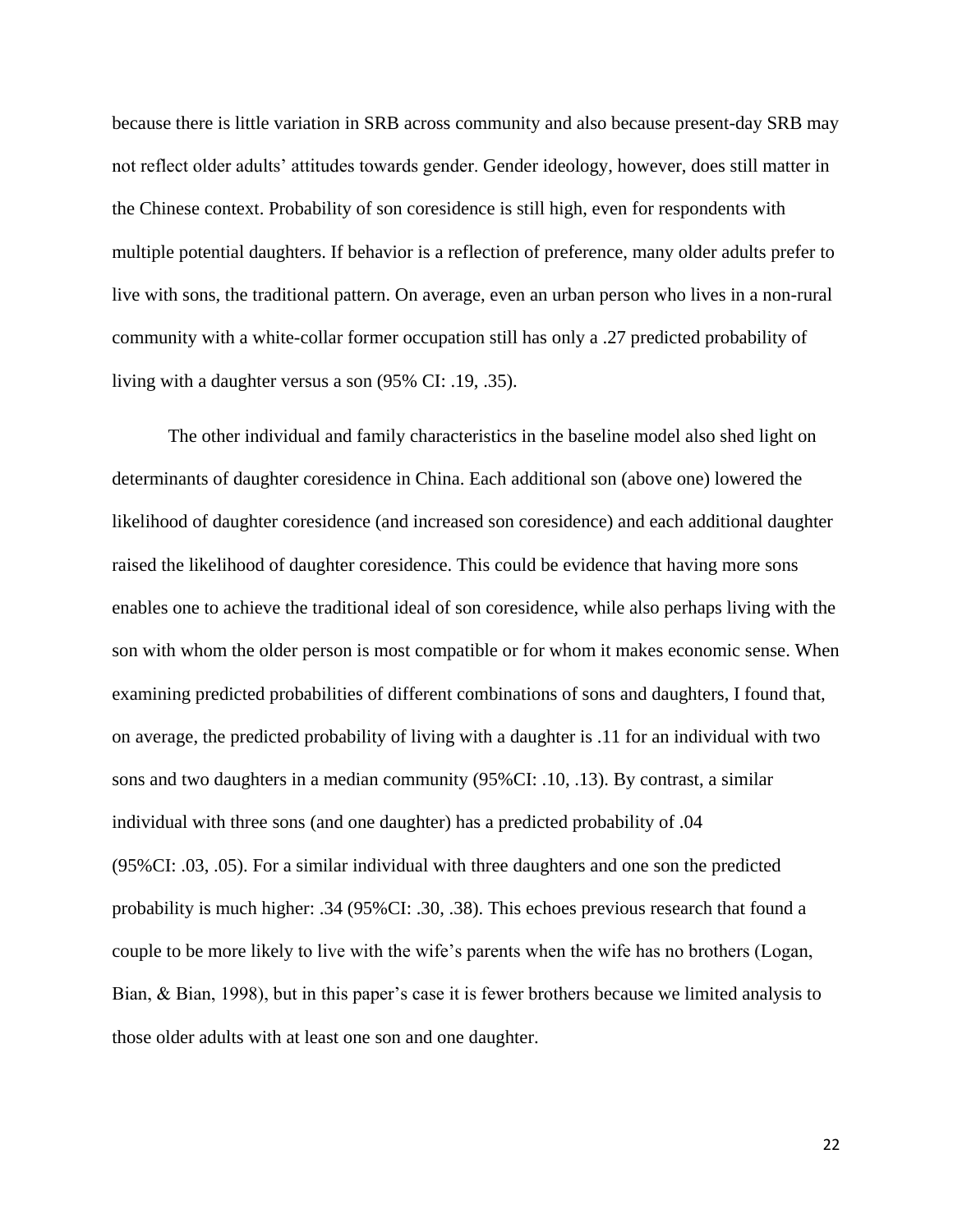I also examined proximity of children. When at least one son lived close-by, the probability of daughter coresidence increased and when at least one daughter lived close-by the probability of daughter coresidence decreased. Those respondents who had a son living nearby had a greater likelihood of living with a daughter, whereas having a daughter living nearby lowered the likelihood. This relates to literature on quasi-coresidence – where parents can live close to a child and frequently interact (Chen, 2005). Perhaps this enables the best of both worlds – traditional son coresidence, but emotional and instrumental support from a daughter.

In the baseline model, rural older adults who reported having an ADL disability had a higher probability of daughter coresidence, but this was not found for urban elderly. Rural areas have limited access to nursing homes and home health aides. For rural families, coresidence is a way to provide hands-on care. This may reflect the increasing role of daughters as caregivers for sick or disabled elderly (Whyte, 2003), which may represent a Western influence – in other countries daughters are more likely to be caregivers for frail elderly than sons (Spitze & Logan, 1990).

While this study makes many innovative contributions, some limitations must be noted. The data used for this project are cross-sectional. We cannot assess causality, or know whether the adult child moved in with the parent or vice versa. Although I have utilized a measure of whether the home is owned in parent's own name (versus the child's), this is only a rough estimate of who moved in with whom. The CLHLS dataset has an over-sample of the oldest old. Older cohorts are more likely to have large families versus younger elderly. Previous research has demonstrated that living arrangements of the oldest-old change frequently (Chen, 2005; [Zimmer,](file:///C:/Users/User/Google%20Drive/Research/CONTEXT/Work/JGSS%20submission/Manuscript%20Nov%2014.docx%23_ENREF_32) 2005). Here I focus on the idea that that overall willingness to reside with a daughter at any point in time is an indicator of social change, and the propensity to do so may vary by both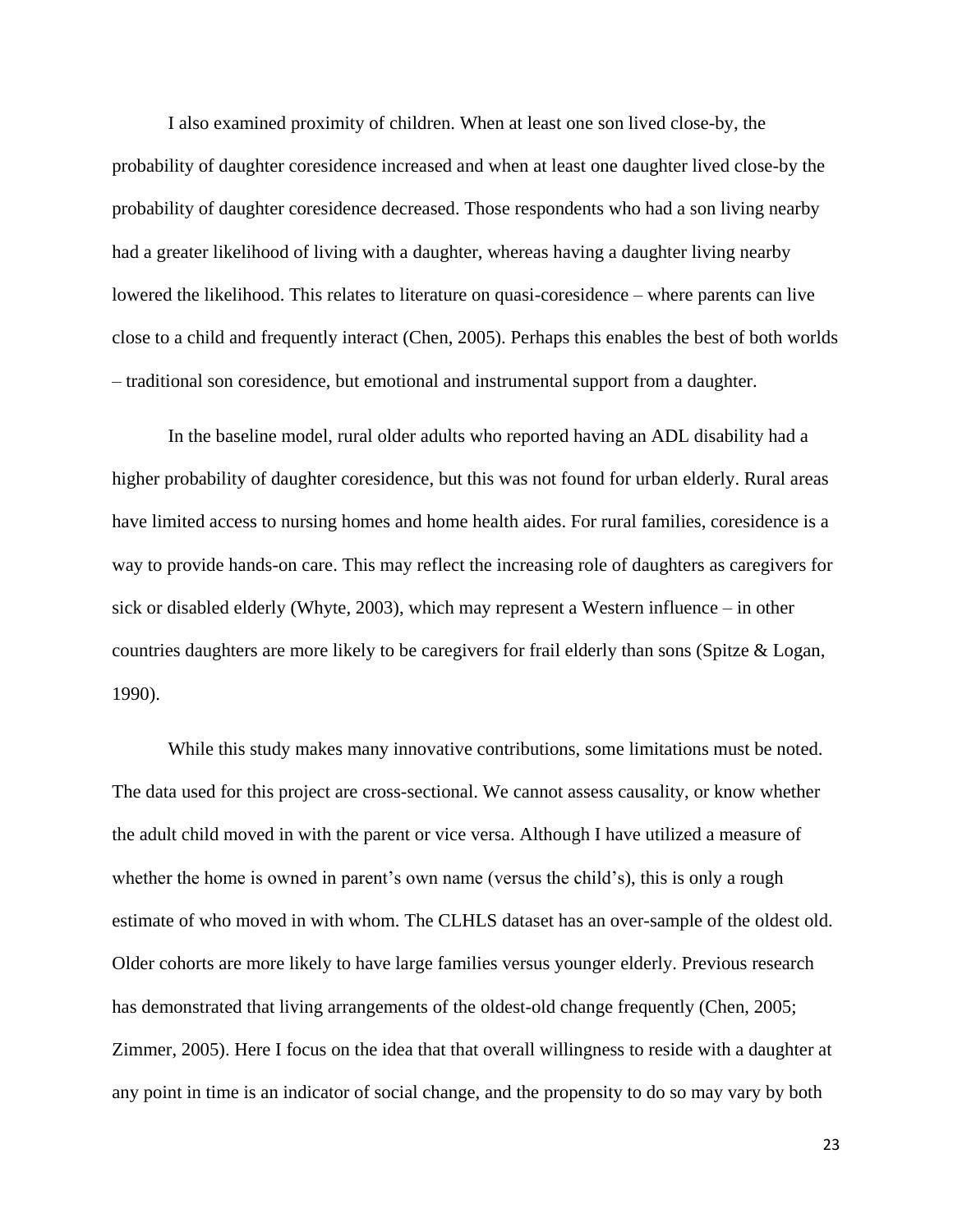individual and community characteristics. Future studies should look at changes in community context and changes in coresidence patterns over time.

While many studies raise concerns about economic development and social change leading to an overall decline in intergenerational support, these data show high levels of intergenerational coresidence and overall strong persistence of norms of coresidence with sons. However, there were interesting differences by individual SES, community level of development, family structure, and health status. In the 21<sup>st</sup> century, China will experience rapid population ageing and continue to experience social and economic change. It is important to examine coresidence patterns in a setting with shrinking family size and limited social welfare. Moreover, as social scientists, we are interested in the broader phenomenon of how social change impacts behavior, including family processes such as intergenerational exchanges. Future research should further explore changes in overall coresidence patterns, including non-normative coresidence, and the role of social context in shaping the actions of individuals and families.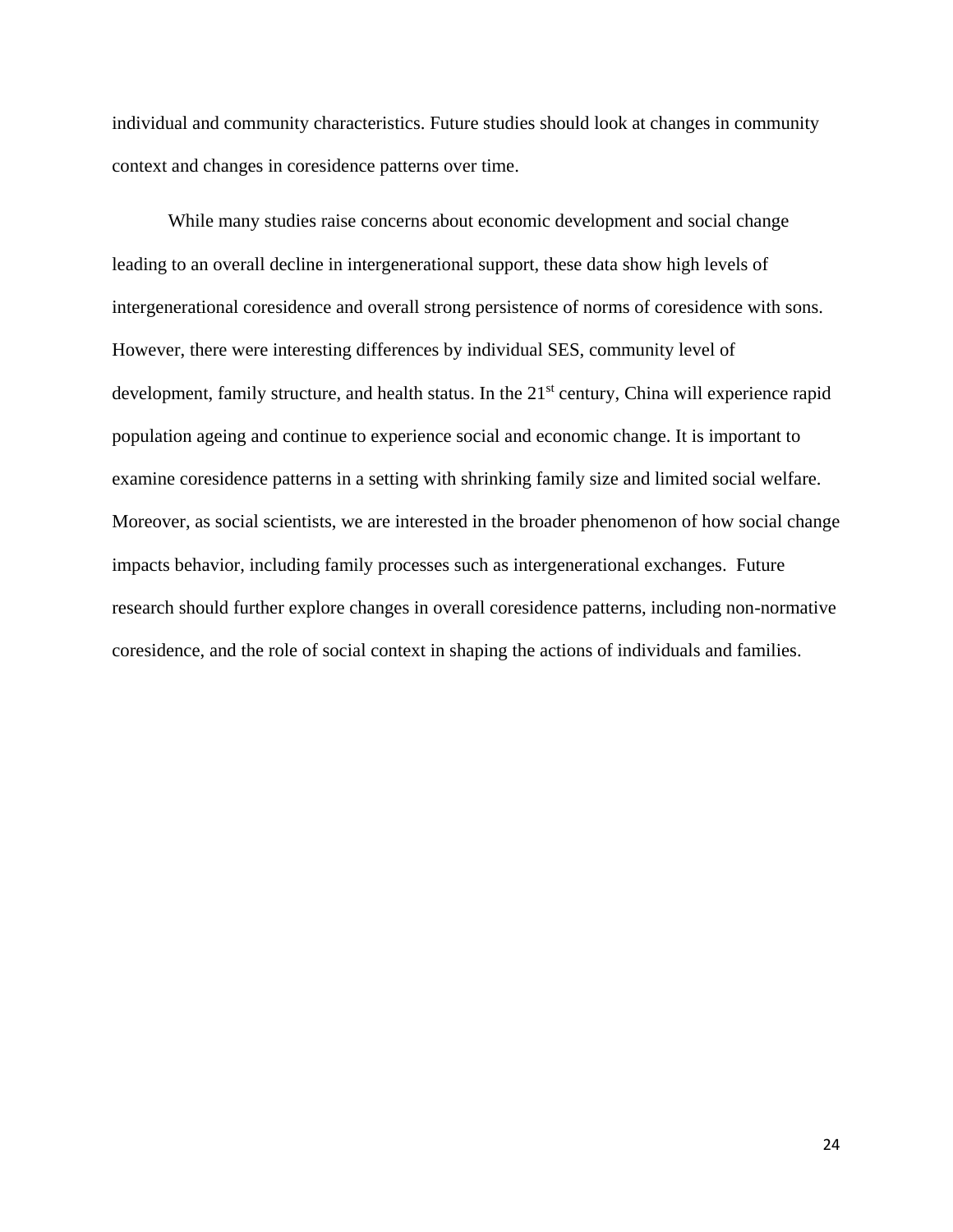### References

- Almond, D., Edlund, L., & Milligan, K. (2013). Son preference and the persistence of culture: Evidence from south and East Asian immigrants to Canada. *Population and Development Review, 39*(1), 75-95.
- Axinn, W. G., & Yabiku, S. T. (2001). Social change, the social organization of families, and fertility limitation. *American Journal of Sociology, 106*(5), 1219-1261. https://doi.org/10.1086/320818
- Barber, J. S. (2004). Community social context and individualistic attitudes toward marriage. *Social Psychology Quarterly, 67*(3), 236-256. https://doi.org/10.1177/019027250406700302
- Brauner-Otto, S. R. (2009). Schools, schooling and children's support of their ageing parents in rural Nepal. *Ageing and Society, 29*(07), 1015-1039. https://doi.org/10.1017/S0144686X09008575
- Burr, J. A., Mutchler, J. E., & Gerst-Emerson, K. (2013). Residential segregation, nativity status, and Hispanic living arrangements in later life. *Population Research and Policy Review, 32*(1), 25-45. https://doi.org/10.1007/s11113-012-9258-1
- Caldwell, J. C. (1982). *Theory of fertility decline*. London; New York: Academic Press.
- Centre for Multilevel Modelling (2019): Multilevel Modelling Course. LEMMA VLE, University of Bristol, Centre for Multilevel Modelling. Accessed at <https://www.cmm.bris.ac.uk/lemma/>
- Chen, F. (2005). Residential patterns of parents and their married children in contemporary China: A life course approach. *Population Research and Policy Review, 24*(2), 125-148. https://doi.org/10.1007/s11113-004-6371-9
- Chen, F., Liu, G., & Mair, C. A. (2011). Intergenerational ties in context: Grandparents caring for grandchildren in China. *Social Forces, 90*(2), 571-594. https://doi.org/10.1093/sf/sor012
- Chen, F., Short, S. E., & Entwisle, B. (2000). The impact of grandparental proximity on maternal childcare in china. *Population Research and Policy Review, 19*(6), 571-590.
- Chu, C. Y., Xie, Y., & Yu, R. R. (2011). Coresidence with elderly parents: A comparative study of southeast China and Taiwan. *Journal of Marriage and Family, 73*(1), 120-135. https://doi.org/10.1111/j.1741-3737.2010.00793.x
- Coleman, J. S. (1988). Social capital in the creation of human capital. *American Journal of Sociology, 94*, S95. https://doi.org/10.1086/228943
- England, R. S. (2005). *Aging China: The demographic challenge to China's economic prospects.* Greenwood Publishing Group.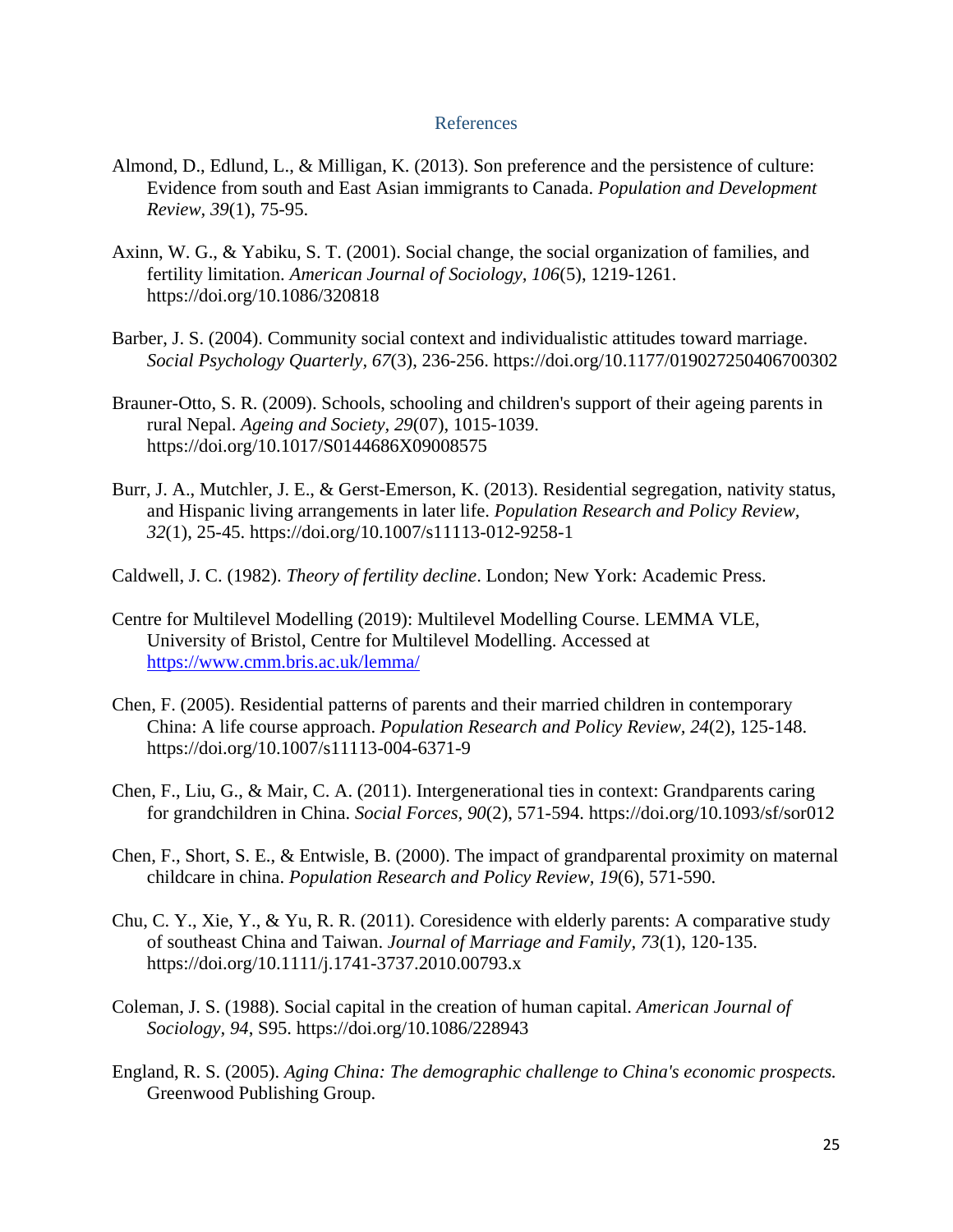- Entwisle, B. & Mason W.M. (1985). Multilevel effects of socioeconomic development and family planning programs on children ever born. *American Journal of Sociology, 91*(3), 616-649. https://doi.org/10.1086/228316
- Ghimire, D.J., Axinn, W.G., Yabiku, S.T., & Thornton A. (2006). Social change, premarital nonfamily experience, and spouse choice in an arranged marriage society. *American Journal of Sociology, 111*(4), 1181-1218. https://doi.org/10.1086/498468

Goode, W. J. (1963). *World revolution and family patterns*. New York: Free Press of Glencoe.

- Gu, D., & Dupre, M. E. (2008). Assessment of reliability of mortality and morbidity in the 1998– 2002 CLHLS waves. In Y. Zeng, D. Poston, D. A. Vlosky & D. Gu (Eds.), *Healthy longevity in china: Demographic, socioeconomic, and psychological dimensions* (pp. 99- 116). Dordrecht: Springer.
- Gu, D. (2008). General data quality assessment of the CLHLS. *Healthy longevity in china* (pp. 39-60) Springer.
- Guo, G., & Zhao, H. (2000). Multilevel modeling for binary data. *Annual Review of Sociology, 26*(1), 441-462. https://doi.org/10.1146/annurev.soc.26.1.441
- Hayford, S. R. (2005). Conformity and change: Community effects on female genital cutting in Kenya. *Journal of Health and Social Behavior, 46*(2), 121-140. https://doi.org/10.1177/002214650504600201
- Hesketh, T. (2011). Selecting sex: The effect of preferring sons. *Early Human Development, 87*(11), 759-761.
- How can I estimate probabilities that include the random effects in xtmelogit? | Stata FAQ. UCLA: Statistical Consulting Group. from [https://stats.idre.ucla.edu/stata/faq/how-can-i](https://stats.idre.ucla.edu/stata/faq/how-can-i-estimate-probabilities-that-include-the-random-effects-in-xtmelogit/)[estimate-probabilities-that-include-the-random-effects-in-xtmelogit/](https://stats.idre.ucla.edu/stata/faq/how-can-i-estimate-probabilities-that-include-the-random-effects-in-xtmelogit/) (accessed June 10, 2019).
- Kane, P., & Choi, C. Y. (1999). China's one child family policy. *BMJ (Clinical Research Ed.), 319*(7215), 992-994. https://doi.org/10.1136/bmj.319.7215.992
- Kim, J., & Lauderdale, D. S. (2002). The role of community context in immigrant elderly living arrangements: Korean American elderly. *Research on Aging, 24*(6), 630-653. https://doi.org/10.1177/016402702237185
- Krivo, L. J., & Mutchler, J. E. (1989). Elderly persons living alone: The effect of community context on living arrangements. *Journal of Gerontology, 44*(2), S54. https://doi.org/10.1093/geronj/44.2.S54
- Lau, C. C. (2007). Institutional restructuring, organizational integration and the Chinese revolution: C.K. Yang's theory of social system change. In W. Tang, & B. Holzner (Eds.),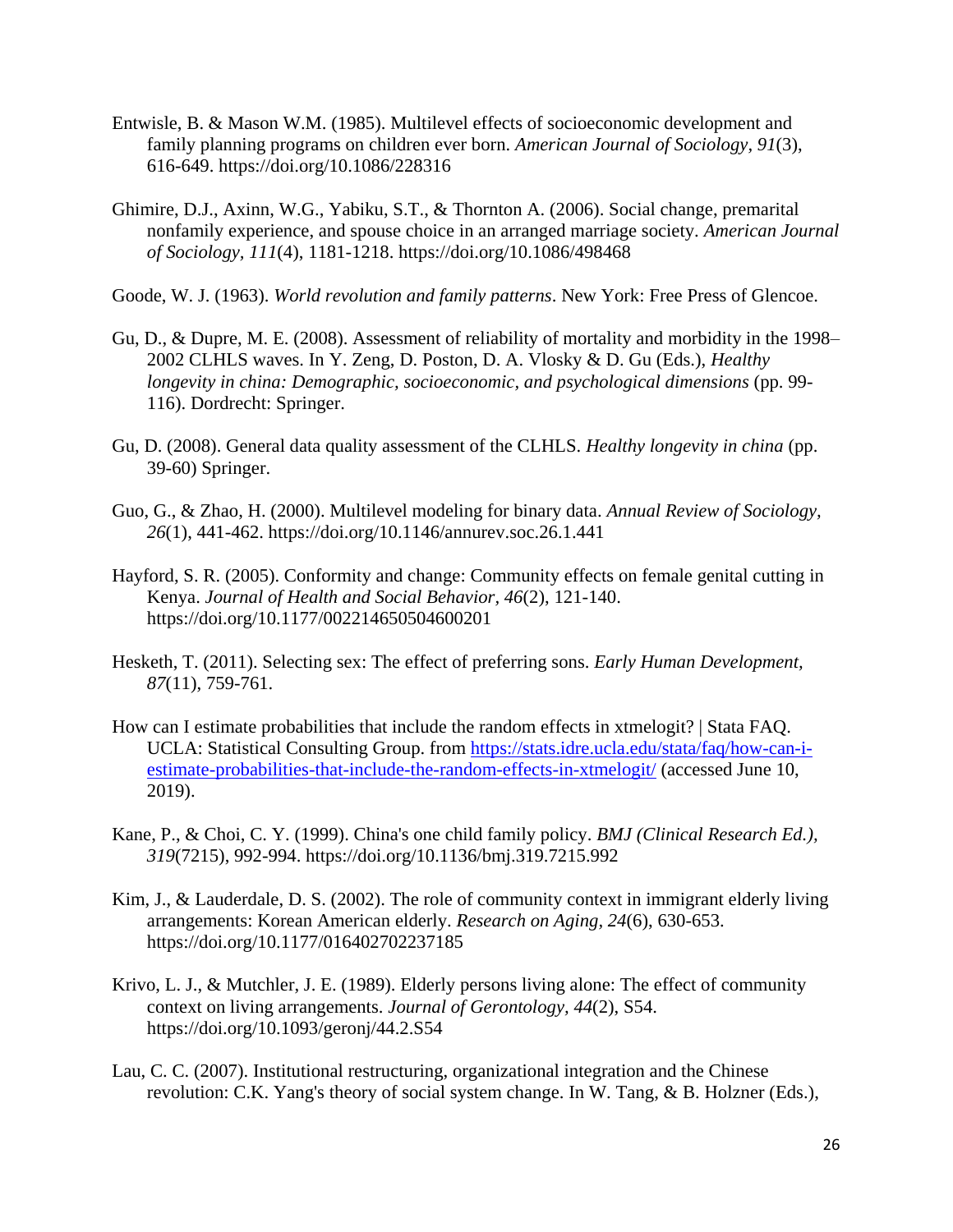*Social change in contemporary China: CK Yang and the concept of institutional diffusion* (pp. 30-56). Pittsburgh, PA: University of Pittsburgh Press.

- Lei, X., Strauss, J., Tian, M., & Zhao, Y. (2015). Living arrangements of the elderly in China: Evidence from the CHARLS national baseline. *China Economic Journal, 8*(3), 191-214. https://doi.org/10.1080/17538963.2015.1102473
- Li, S. (October 29 2007). Imbalanced sex ratio at birth and comprehensive intervention in china. Paper presented at the *4th Asia Pacific Conference on Reproductive and Sexual Health and Rights,* India.
- Li, S. & Xu, Z. (2008). The trend of regional income disparity in the People's Republic of China. In *ADBI Discussion Paper*. Tokyo: Asian Development Bank Institute.
- Liang, J., & Luo, B. (2017). It was all planned… now what? Claiming agency in later life in reforming china. *Ageing & Society, 37*(10), 2074-2102.
- Logan, J. R., & Bian, F. (1999). Family values and coresidence with married children in urban China. *Social Forces, 77*(4), 1253-1282. https://doi.org/10.2307/3005876
- Logan, J. R., Bian, F., & Bian, Y. (1998). Tradition and change in the urban Chinese family: The case of living arrangements. *Social Forces, 76*(3), 851-882. https://doi.org/10.2307/3005696
- Mackie, G. (1996). Ending footbinding and infibulation: A convention account. *American Sociological Review, 61*(6), 999-1017. https://doi.org/10.2307/2096305
- Meng, X., & Luo, C. (2008). What determines living arrangements of the elderly in urban china. *Inequality and Public Policy in China,* 267-286.
- Mutchler, J. E., & Burr, J. A. (2003). Living arrangements among older persons: A multilevel analysis of housing market effects. *Research on Aging, 25*(6), 531-558. https://doi.org/10.1177/0164027503256692
- Perelli-Harris, B. (2008). Family formation in post-Soviet Ukraine: Changing effects of education in a period of rapid social change. *Social Forces, 87*(2), 767-794. https://doi.org/10.1353/sof.0.0140
- Pimentel, E. E., & Liu, J. (2004). Exploring nonnormative coresidence in urban China: Living with wives' parents. *Journal of Marriage and Family, 66*(3), 821-836. https://doi.org/10.1111/j.0022-2445.2004.00055.x
- Robert, S. A. (2002). Community context and aging: Future research issues. *Research on Aging, 24*(6), 579-599. https://doi.org/10.1177/016402702237183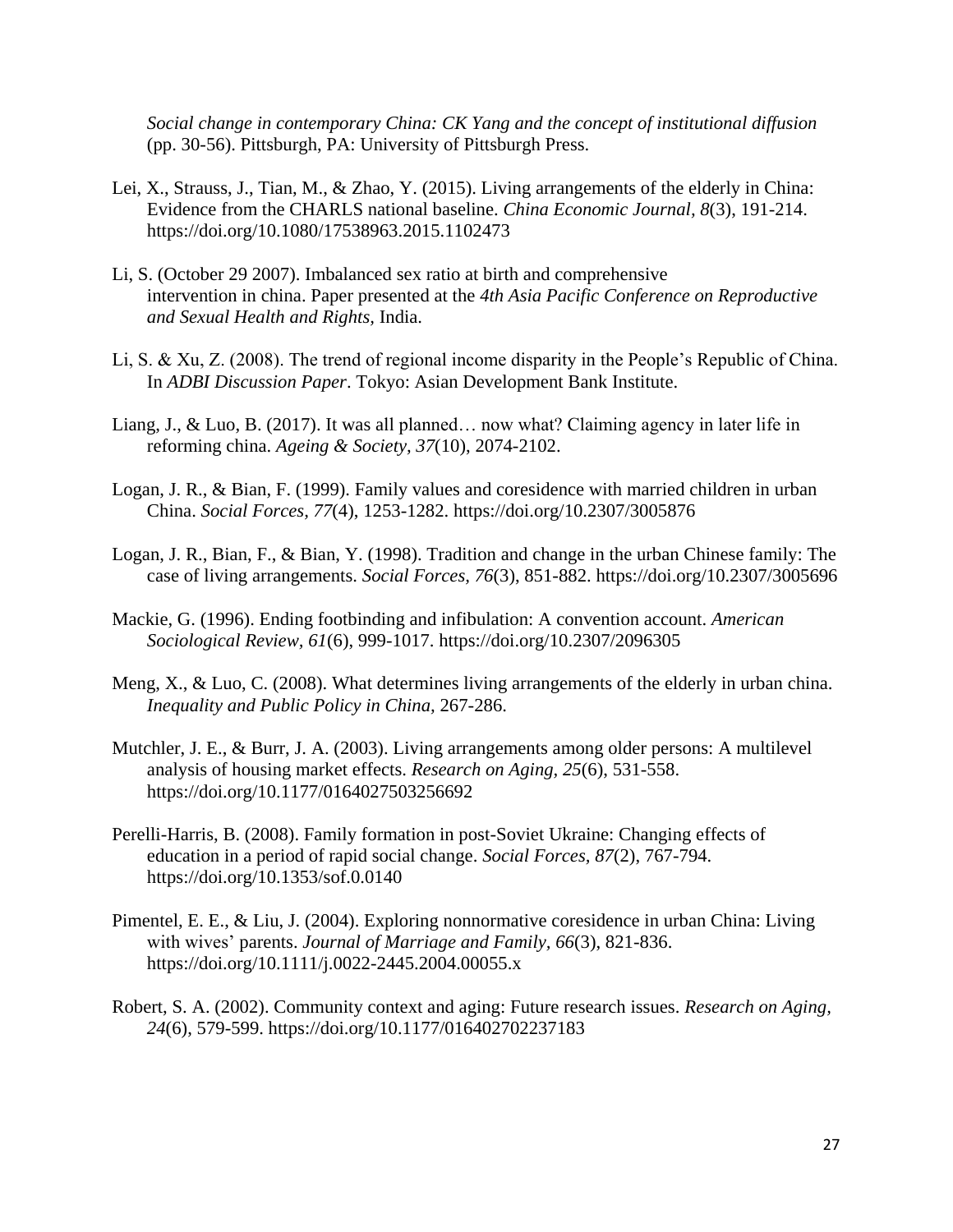- Sampson, R. J., Morenoff, J. D., & Gannon-Rowley, T. (2002). Assessing "neighborhood effects": Social processes and new directions in research. *Annual Review of Sociology, 28*(1), 443-478. https://doi.org/10.1146/annurev.soc.28.110601.141114
- Sereny, M. (2011). Living arrangements of older adults in China: The interplay among preferences, realities, and health. *Research on Aging, 33*(2), 172-204. https://doi.org/10.1177/0164027510392387
- Sheng, X., & Settles, B. H. (2006). Intergenerational relationships and elderly care in China: A global perspective. *Current Sociology, 54*(2), 293-313. https://doi.org/10.1177/0011392106056747
- Silverstein, M., Cong, Z., & Li, S. (2006). Intergenerational transfers and living arrangements of older people in rural China: Consequences for psychological well-being. *The Journals of Gerontology. Series B, Psychological Sciences and Social Sciences, 61*(5), S256. https://doi.org/10.1093/geronb/61.5.S256
- Steele, F. (2009). *Module 7: Multilevel models for binary responses (concepts)*. Centre for Multilevel Modelling, University of Bristol.
- Thornton, A., & Fricke, T. E. (1987). Social change and the family: Comparative perspectives from the west, China, and South Asia. Paper presented at the *Sociological Forum, 2*(4), 746- 779. https://doi.org/10.1007/BF01124383
- Thornton, A., & Lin, H. (1994). *Social change and the family in Taiwan*. University of Chicago Press.
- Wen, M., Browning, C. R., & Cagney, K. A. (2007). Neighbourhood deprivation, social capital and regular exercise during adulthood: A multilevel study in Chicago. *Urban Studies, 44*(13), 2651-2671. https://doi.org/10.1080/00420980701558418
- Wen, M., & Gu, D. (2011) The effects of childhood, adult, and community socioeconomic conditions on health and mortality among older adults in China. *Demography 48*(1), 153- 181. https://doi.org/10.1007/s13524-010-0003-2
- Whyte, M. K. (2004). Filial obligations in Chinese families: Paradoxes of modernization. In C. Ikels (Ed.), *Filial piety: Practice and discourse in contemporary East Asia* (pp. 106-127). Stanford, California: Stanford University Press.
- Whyte, M. K. (Ed.). (2003). *China's revolutions and intergenerational relations*. Ann Arbor: The University of Michigan Press.
- Whyte, M. K. (2012). China's post-socialist inequality. *Current History, 111*(746), 229-234.
- Xie, Y., & Zhou, X. (2014). Income inequality in today's china. *Proceedings of the National Academy of Sciences, 111*(19), 6928-6933.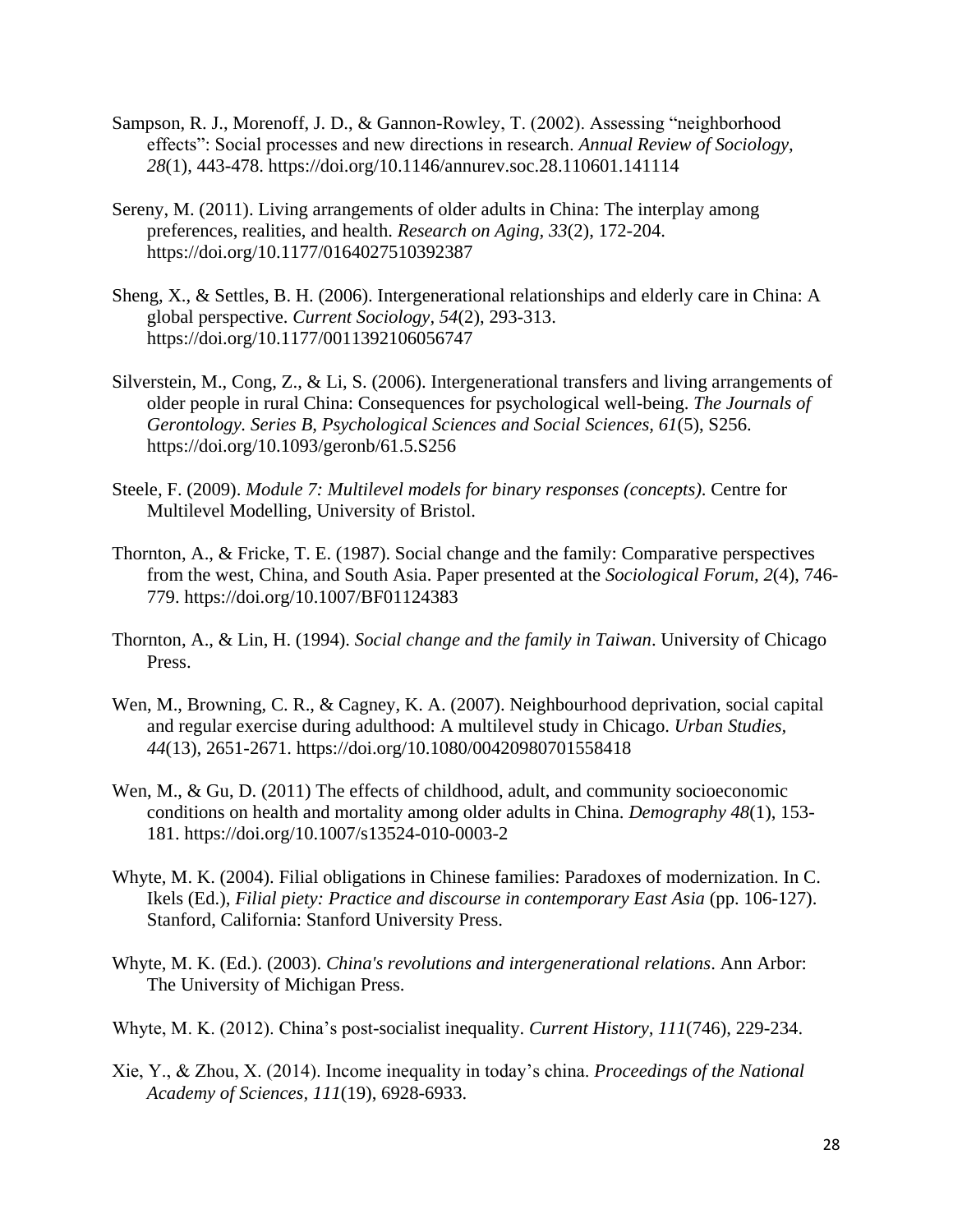- Xu, Q., Li, J., & Yu, X. (2014). Continuity and change in chinese marriage and the family: Evidence from the CFPS. *Chinese Sociological Review, 47*(1), 30-56.
- Yan, Y. (2010). The Chinese path to individualization. *The British Journal of Sociology, 61*(3), 489-512.
- Yasuda, T., Iwai, N., Yi, C., & Xie, G. (2011). Intergenerational coresidence in China, Japan, South Korea and Taiwan: Comparative analyses based on the East Asian social survey 2006. *Journal of Comparative Family Studies,* 703-722.
- Zeng, Y. & Wang, Z. (2003). Dynamics of family and elderly living arrangements in China: New lessons learned from the 2000 census. *The China Review, 3*(2), 95-119.
- Zeng, Y. (2008). Reliability of age reporting among the Chinese oldest-old in the CLHLS datasets. In Zeng, Y., Poston, D., Vlosky, D. A., & Gu, D. (Eds.). *Healthy longevity in China: Demographic, socioeconomic, and psychological dimensions.* (pp. 61-78) Dordrecht: Springer.
- Zhang, Q. (2004). Economic transition and new patterns of parent‐adult child coresidence in urban China. *Journal of Marriage and Family, 66*(5), 1231-1245. https://doi.org/10.1111/j.0022-2445.2004.00089.x
- Zhu, W. X., Lu, L., & Hesketh, T. (2009). China's excess males, sex selective abortion, and one child policy: Analysis of data from 2005 national intercensus survey. *BMJ: British Medical Journal (Clinical Research Ed.), 338*, b1211. https://doi.org/10.1136/bmj.b1211
- Zimmer, Z. (2005). Health and living arrangement transitions among China's oldest-old. *Research on Aging, 27*(5), 526-555. https://doi.org/10.1177/0164027505277848
- Zimmer, Z., & Korinek, K. (2010). Shifting coresidence near the end of life: Comparing decedents and survivors of a follow-up study in China. *Demography, 47*(3), 537-554. https://doi.org/10.1353/dem.0.011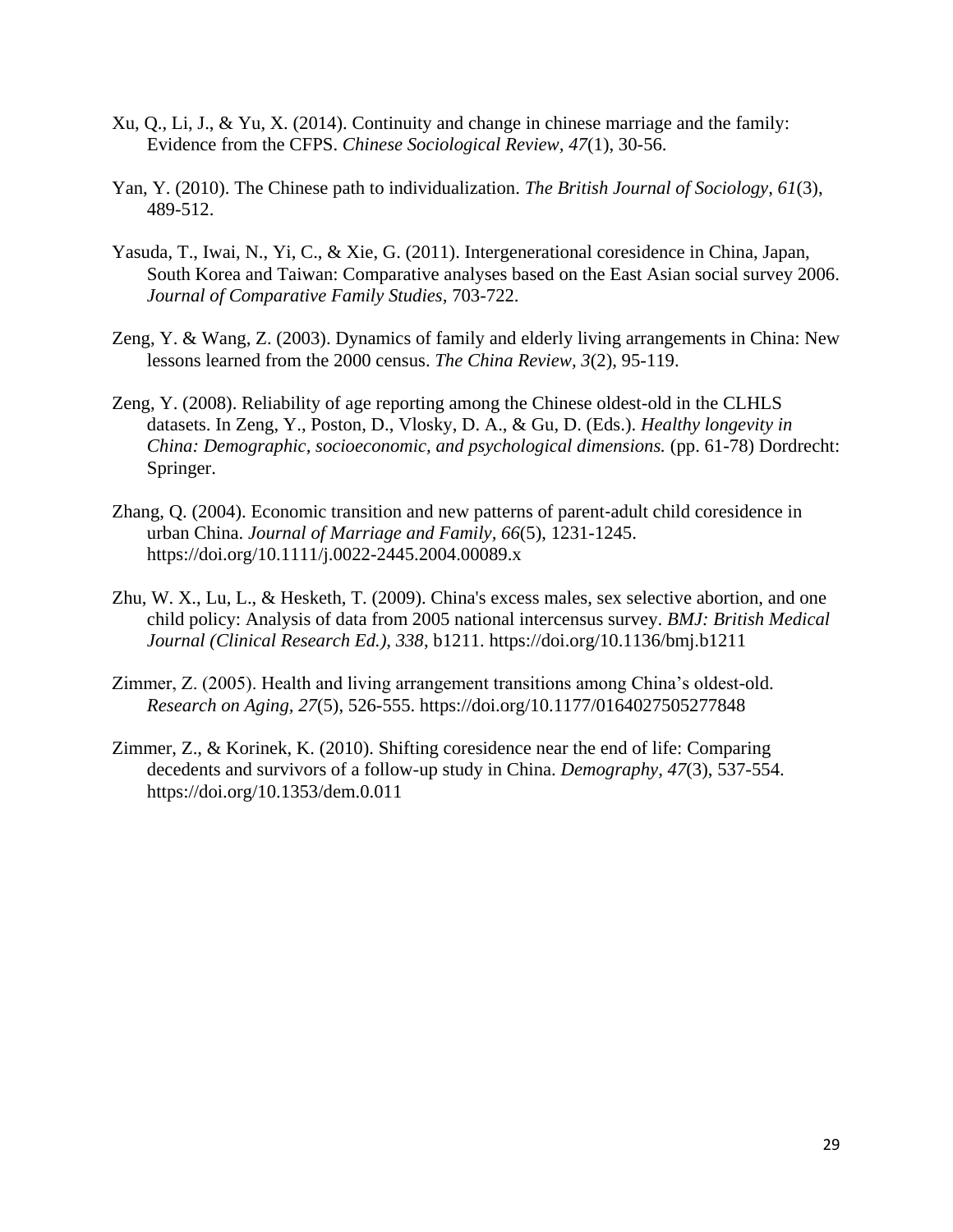# Table 1. Descriptive statistics by coresidence status

|                                                  | Coresidence with Son<br>$(N=5870)$ |           | Coresidence with Daughter<br>$(N=872)$ |           | Total (N=6742) |           |
|--------------------------------------------------|------------------------------------|-----------|----------------------------------------|-----------|----------------|-----------|
|                                                  | Mean/%                             | <b>SD</b> | Mean/%                                 | <b>SD</b> | Mean/%         | <b>SD</b> |
| <b>Individual Covariates</b>                     |                                    |           |                                        |           |                |           |
| Age                                              | 89.24*                             | 10.97     | 90.03                                  | 11.28     | 89.34          | 11.01     |
| Female (%)                                       | 62.79%                             |           | 64.22%                                 |           | 62.98%         |           |
| <b>Marital Status</b>                            |                                    |           |                                        |           |                |           |
| married (%)                                      | 18.43%                             |           | 18.00%                                 |           | 18.38%         |           |
| widowed $(\% )$                                  | 79.28%                             |           | 80.85%                                 |           | 79.49%         |           |
| Separated/Divorced (%)                           | 2.28%                              |           | 1.15%                                  |           | 2.14%          |           |
| # of daughters                                   | $2.11***$                          | 1.14      | 2.33                                   | 1.23      | 2.14           | 1.15      |
| # of sons                                        | $2.16***$                          | 1.12      | 1.96                                   | 1.13      | 2.14           | 1.12      |
| at least one son lives nearby                    |                                    |           |                                        |           |                |           |
| (% )                                             | 61.84%***                          |           | 75.31%                                 |           | 63.52%         |           |
| at least one daughter lives<br>nearby $(\% )$    | 89.29%***                          |           | 65.48%                                 |           | 86.33%         |           |
| <b>Respondent's former</b><br>occupation         |                                    |           |                                        |           |                |           |
| Agriculture/Fishing (%)                          | 72.83%***                          |           | 49.77%                                 |           | 69.85%         |           |
| white collar (%)                                 | 4.68%                              |           | 8.14%                                  |           | 5.13%          |           |
| service/industry (%)                             | 10.48%                             |           | 20.76%                                 |           | 11.81%         |           |
| other $(\% )$                                    | 12.01%                             |           | 21.33%                                 |           | 13.22%         |           |
| Rural resident                                   | 66.06%***                          |           | 41.86%                                 |           | 62.93%         |           |
| home is purchased/rented in                      |                                    |           |                                        |           |                |           |
| respondent's name (%)                            | 26.66%**                           |           | 32.68%                                 |           | 27.44%         |           |
| ADL disability (%)                               | 26.64%***                          |           | 35.38%                                 |           | 28.11%         |           |
| <b>Community Level Variables:</b>                |                                    |           |                                        |           |                |           |
| % in community with                              |                                    |           |                                        |           |                |           |
| agricultural hukou<br>% in community without in- | 73.78%***                          | 24.05%    | 59.30%                                 | 31.26%    | 72.93%         | 24.82%    |
| home toilet                                      | 28.21%                             | 25.32%    | 27.51%                                 | 23.97%    | 28.22%         | 25.36%    |
| <b>Type of Community</b>                         |                                    |           |                                        |           |                |           |
| Prefecture-level city district                   | 33.20%***                          |           | 51.83%                                 |           | 35.61%         |           |
| County                                           | 45.16%***                          |           | 32.00%                                 |           | 43.46%         |           |
| County-level city                                | 21.64%**                           |           | 16.17%                                 |           | 20.93%         |           |
| <b>Region of Residence</b>                       |                                    |           |                                        |           |                |           |
| Northeast                                        | $6.71\%***$                        |           | 14.22%                                 |           | 7.68%          |           |
| Eastern                                          | 37.33%                             |           | 38.53%                                 |           | 37.48%         |           |
| Central                                          | 26.75%*                            |           | 22.13%                                 |           | 26.15%         |           |
| Western                                          | 29.22%                             |           | 25.11%                                 |           | 28.69%         |           |
| Sex Ratio at Birth                               | 117.96                             | 9.17      | 117.76                                 | 9.32      | 117.94         | 9.19      |

*Note:* ADL = activities of daily living. \*p<0.05, \*\*p<0.01, \*\*\*p<0.001

*Source:* CLHLS 2008 survey, Chinese census data.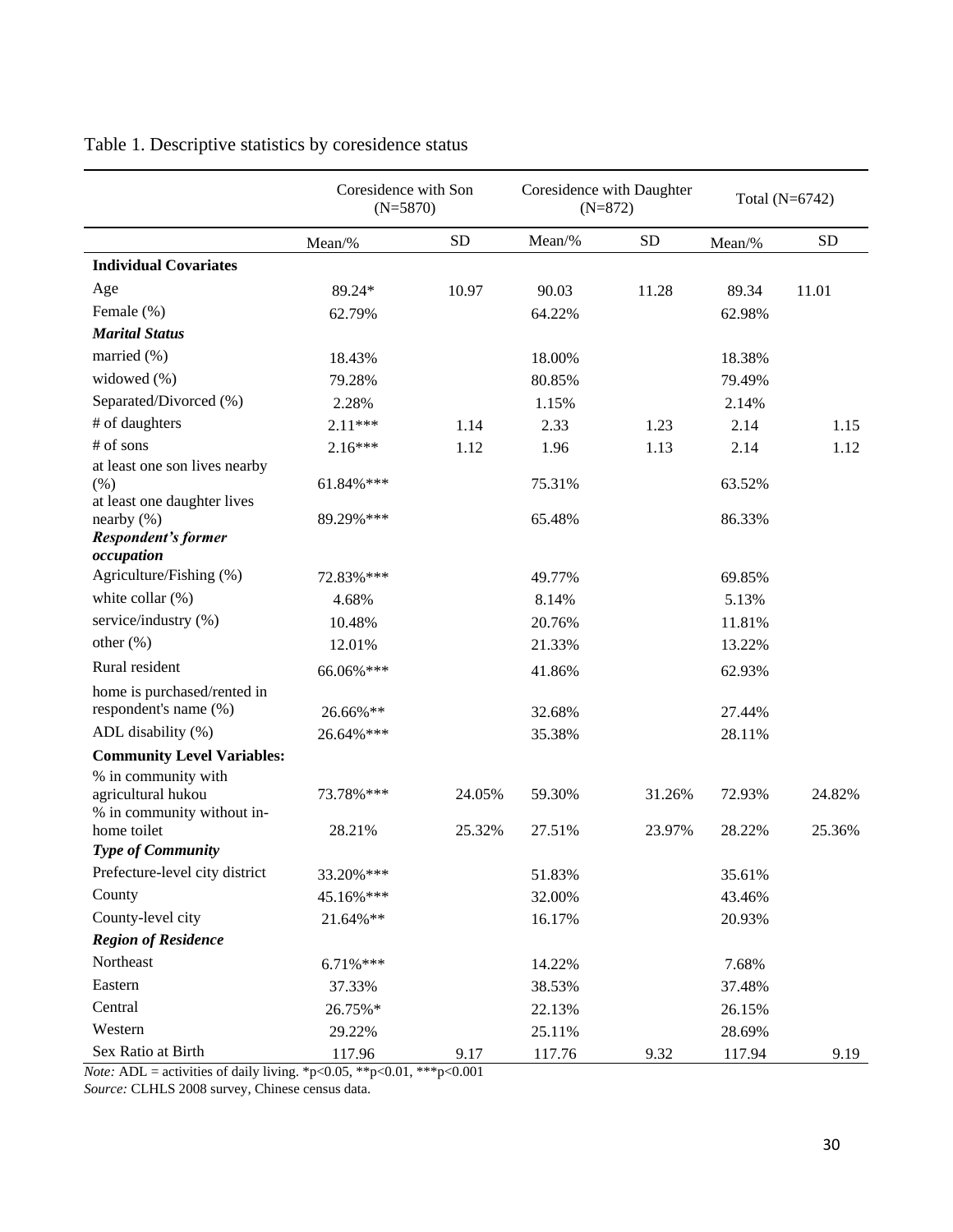|                                | N   | $\%$   | Mean   | <b>SD</b> | min   | max    |
|--------------------------------|-----|--------|--------|-----------|-------|--------|
| Number of communities          | 589 |        |        |           |       |        |
| # of respondents per community |     |        | 20.26  | 37.52     | 1     | 466    |
| communities by region          |     |        |        |           |       |        |
| Northeast                      | 76  | 12.90% |        |           |       |        |
| Eastern                        | 206 | 34.97% |        |           |       |        |
| Central                        | 174 | 29.54% |        |           |       |        |
| Western                        | 133 | 22.58% |        |           |       |        |
| <b>Type of Community</b>       |     |        |        |           |       |        |
| Prefecture-level city district | 282 | 47.88% |        |           |       |        |
| County                         | 215 | 36.50% |        |           |       |        |
| County-level city              | 92  | 15.62% |        |           |       |        |
| <b>SRB</b>                     |     |        | 119.37 | 9.64      | 98    | 137.96 |
| % rural resident               |     | 65.58% |        |           | 1.10% | 95.60% |
| % without in-home toilets      |     | 26.78% |        |           | 0.00% | 93.73% |

Table 2. Distribution of community-level variables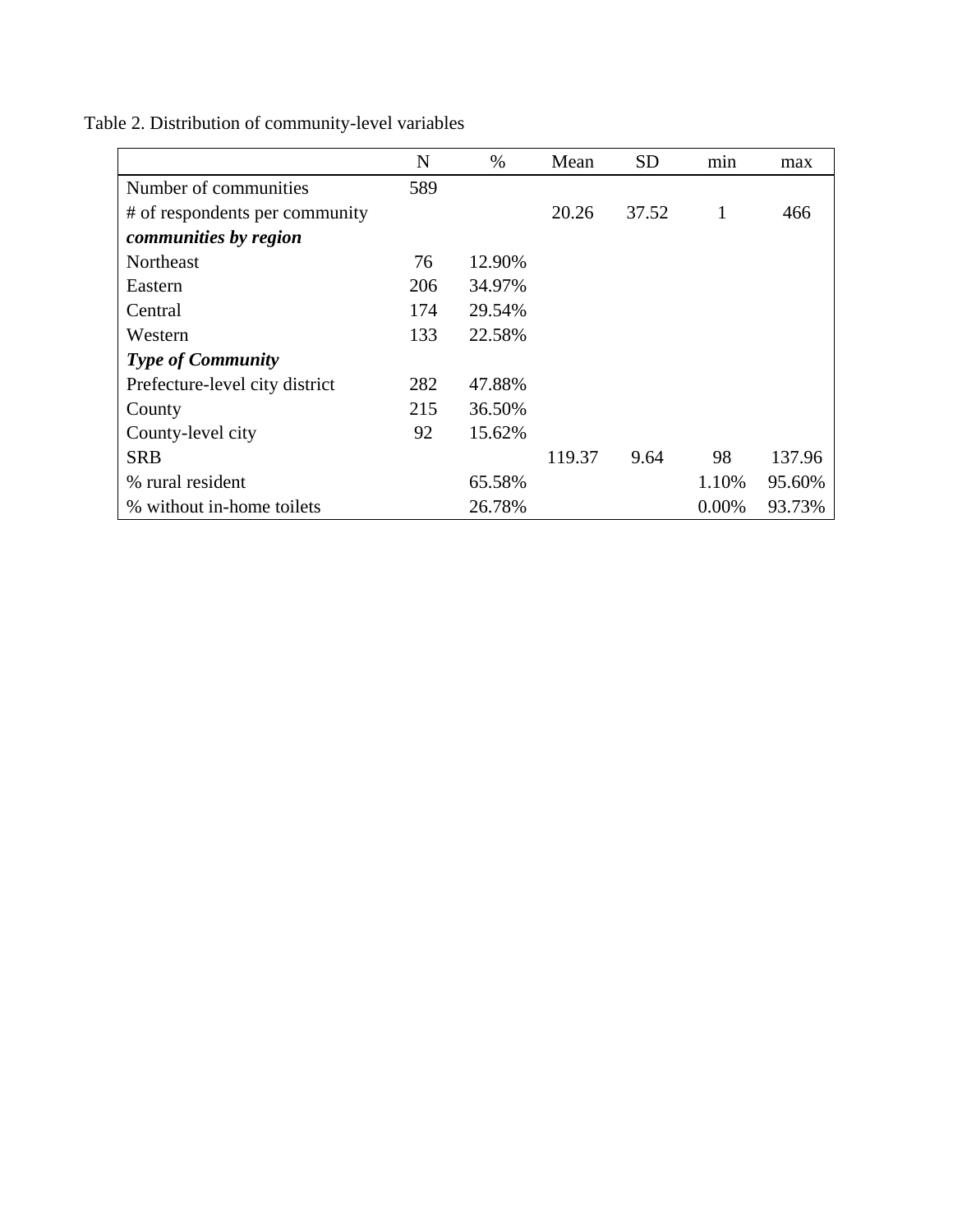| $\rm Age$                          | Total               | Rural               | Urban               |
|------------------------------------|---------------------|---------------------|---------------------|
| $60 - 691$                         | 0.889               | 1.558               | $0.492*$            |
|                                    | $(-0.188)$          | $(-0.444)$          | $(-0.162)$          |
| $70 - 79$ <sup>1</sup>             | 0.989               | 1.205               | 0.867               |
| $80 - 891$                         | $(-0.163)$<br>0.837 | $(-0.277)$<br>0.844 | $(-0.213)$<br>0.849 |
|                                    | $(-0.11)$           | $(-0.155)$          | $(-0.167)$          |
| $90-99$ <sup>1</sup>               | 0.808               | 0.751               | 0.892               |
|                                    | $(-0.0945)$         | $(-0.123)$          | $(-0.156)$          |
| female                             | 1.076               | 0.994               | 1.151               |
|                                    | $(-0.105)$          | $(-0.139)$          | $(-0.166)$          |
| married <sup>2</sup>               | 0.928               | 0.924               | 0.961               |
|                                    | $(-0.123)$          | $(-0.179)$          | $(-0.18)$           |
| separated/divorced <sup>2</sup>    | $0.390*$            | 0.396               | $0.288*$            |
|                                    | $(-0.149)$          | $(-0.202)$          | $(-0.17)$           |
| Number of sons<br>two <sup>3</sup> | $0.238***$          | $0.223***$          | $0.232***$          |
|                                    | $(-0.0288)$         | $(-0.0393)$         | $(-0.0407)$         |
| three <sup>3</sup>                 | $0.137***$          | $0.159***$          | $0.102\sp{***}$     |
|                                    | $(-0.0201)$         | $(-0.0326)$         | $(-0.0225)$         |
| $4$ or more <sup>3</sup>           | $0.172***$          | $0.170***$          | $0.139***$          |
|                                    | $(-0.0281)$         | $(-0.0403)$         | $(-0.0331)$         |
| Number of daughters                |                     |                     |                     |
| two <sup>3</sup>                   | $2.336***$          | $1.683***$          | $3.642***$          |
|                                    | $(-0.266)$          | $(-0.256)$          | $(-0.651)$          |
| three <sup>3</sup>                 | $3.138***$          | $1.622**$           | $6.834***$          |
|                                    | $(-0.402)$          | $(-0.29)$           | $(-1.368)$          |
| 4 or more <sup>3</sup>             | $3.646***$          | $2.228***$          | $6.692***$          |
|                                    | $(-0.518)$          | $(-0.441)$          | $(-1.468)$          |
| Former occupation                  |                     |                     |                     |
| White collar <sup>4</sup>          | $2.250***$          | 0.675               | $2.489***$          |
|                                    | $(-0.402)$          | $(-0.274)$          | $(-0.584)$          |
| service/industry <sup>4</sup>      | $2.530***$          | 1.101               | $2.138***$          |
|                                    | $(-0.32)$           | $(-0.358)$          | $(-0.361)$          |
|                                    |                     |                     |                     |

Table 3. Multilevel binary logistic models predicting coresidence with an adult daughter, separate analysis for rural and urban sub-samples, model 1 (N=6742 older adults nested within 589 communities)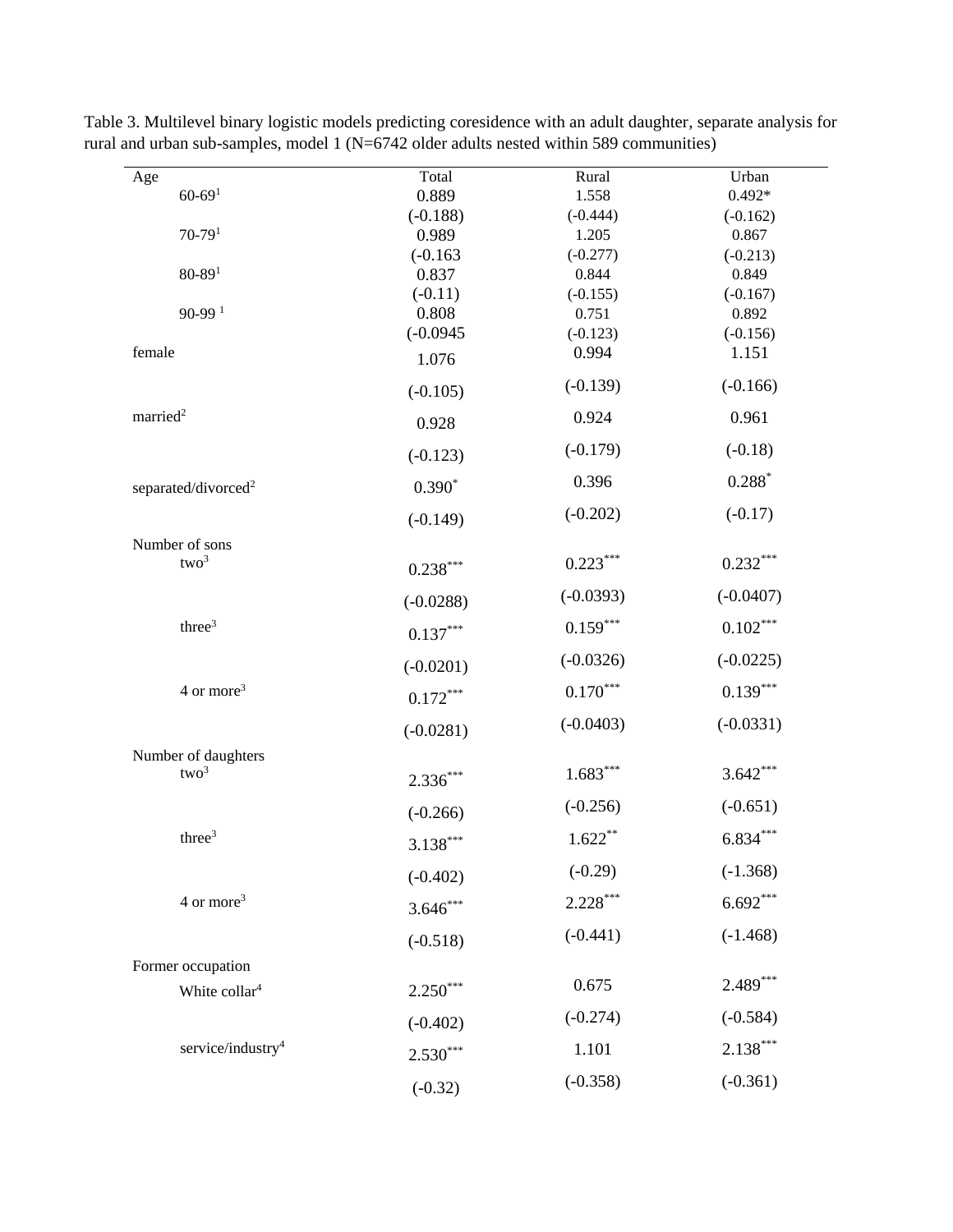| other <sup>4</sup>            | $2.250***$  | $1.773***$  | $1.790***$  |  |
|-------------------------------|-------------|-------------|-------------|--|
|                               | $(-0.262)$  | $(-0.331)$  | $(-0.305)$  |  |
| Home in respondent's name     | $1.231*$    | 1.14        | 1.217       |  |
|                               | $(-0.125)$  | $(-0.172)$  | $(-0.176)$  |  |
| A son lives close by          | $8.176***$  | $8.138***$  | 9.992***    |  |
|                               | $(-1.019)$  | $(-1.497)$  | $(-1.809)$  |  |
| A daughter lives close by     | $0.123***$  | $0.179***$  | $0.0732***$ |  |
|                               | $(-0.0136)$ | $(-0.0266)$ | $(-0.0132)$ |  |
| ADL disabled                  | $1.342***$  | $1.413*$    | 1.182       |  |
|                               | $(-0.134)$  | $(-0.202)$  | $(-0.17)$   |  |
| Random variance               | 0.349       | 0.199       | 0.435       |  |
| Significance of $\chi$ 2 test | ***         | $***$       | ***         |  |
| Rho                           | .096        | .057        | .117        |  |
| Observations                  | 6742        | 4243        | 2499        |  |
| BIC                           | 4405.0      | 2356.6      | 2103.8      |  |

Odds Ratios reported. Standard errors in parentheses;  $p < 0.05$ ,  $p < 0.01$ ,  $p < 0.001$ ; Notes: sample includes ever-married adults with at least one living son and one living daughter. 1: compared to 100+; 2: compared to widowed; 3: compared to 1. 4: compared to agriculture/fishing;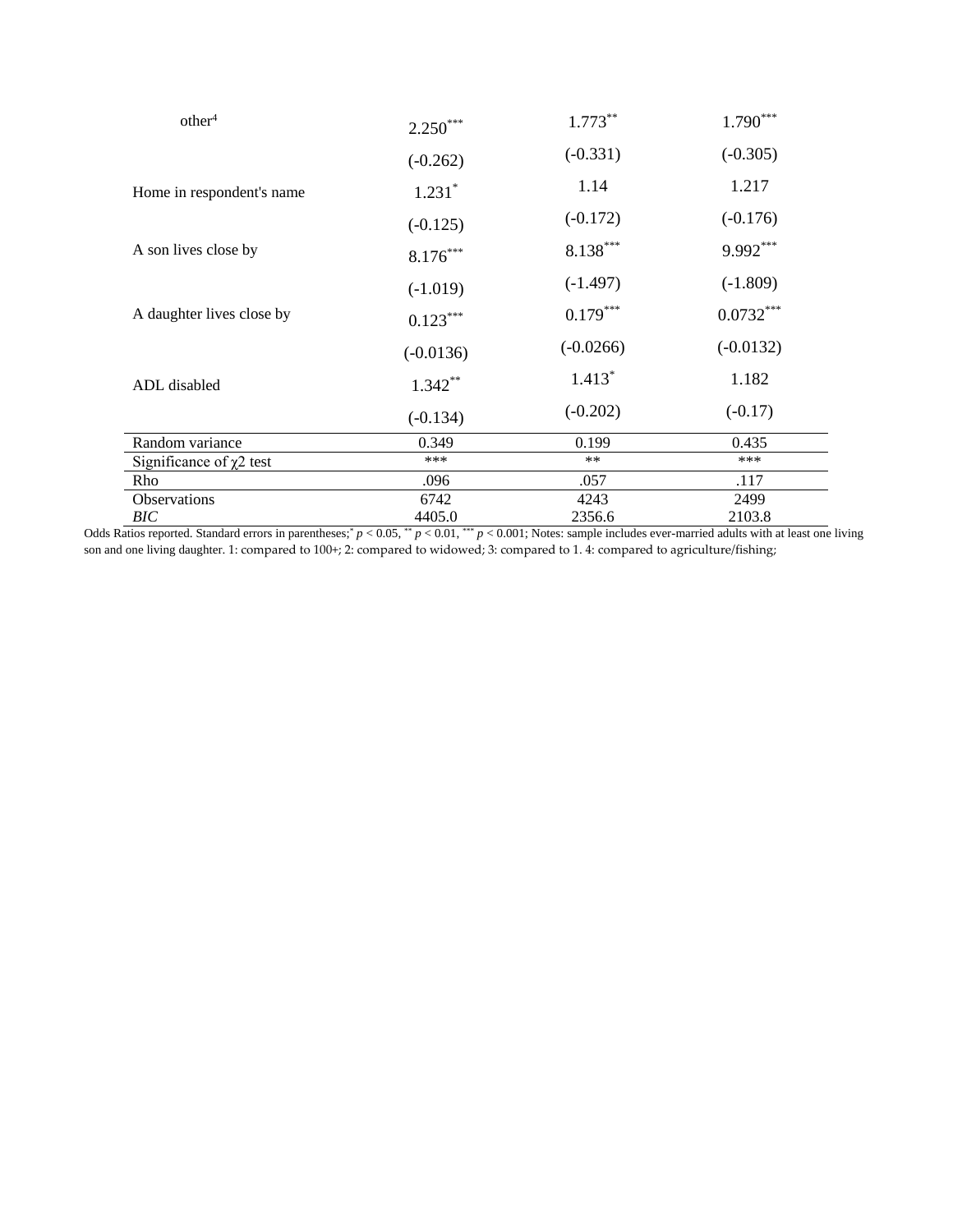|                                   | Model 2          | Model3           | Model 4          | Model 5          |
|-----------------------------------|------------------|------------------|------------------|------------------|
| <b>Individual characteristics</b> |                  |                  |                  |                  |
| Former occupation                 |                  |                  |                  |                  |
| Agriculture/Fishing               | $\boldsymbol{0}$ | $\boldsymbol{0}$ | $\boldsymbol{0}$ | $\boldsymbol{0}$ |
|                                   |                  |                  |                  |                  |
| White collar                      | $1.530*$         | $1.687**$        | $1.639***$       | $1.525$ *        |
|                                   | $(-0.283)$       | $(-0.309)$       | $(-0.301)$       | $(-0.283)$       |
|                                   |                  |                  |                  |                  |
| Service/Industry                  | $1.539***$       | $1.778***$       | $1.701***$       | $1.540**$        |
|                                   |                  |                  | $(-0.23)$        | $(-0.213)$       |
|                                   | $(-0.213)$       | $(-0.238)$       |                  |                  |
| Other                             | $1.620***$       | $1.753***$       | $1.710***$       | $1.626***$       |
|                                   |                  |                  |                  |                  |
|                                   | $(-0.2)$         | $(-0.213)$       | $(-0.208)$       | $(-0.201)$       |
| <b>Community characteristics</b>  |                  |                  |                  |                  |
| % in community with               | $0.990***$       |                  |                  | $0.990**$        |
| agricultural hukou                |                  |                  |                  |                  |
|                                   | $(-0.00198)$     |                  |                  | $(-0.00297)$     |
| <b>Region</b>                     |                  |                  |                  |                  |
| Western                           |                  | 1.028            |                  | 1.154            |
|                                   |                  | $(-0.139)$       |                  | $(-0.161)$       |
|                                   |                  |                  |                  |                  |
| Central                           |                  | 1.129            |                  | 1.206            |
|                                   |                  | $(-0.155)$       |                  | $(-0.167)$       |
|                                   |                  |                  |                  |                  |
| Eastern                           |                  | $\mathbf{0}$     |                  | $\boldsymbol{0}$ |
|                                   |                  |                  |                  |                  |
| northeast                         |                  | $1.506*$         |                  | 1.285            |
|                                   |                  | $(-0.251)$       |                  | $(-0.216)$       |
| <b>Type of community</b>          |                  |                  |                  |                  |
| district                          |                  |                  | $\boldsymbol{0}$ | $\boldsymbol{0}$ |
|                                   |                  |                  |                  |                  |
| county                            |                  |                  | $0.698**$        | 1.015            |
|                                   |                  |                  |                  |                  |
|                                   |                  |                  | $(-0.0846)$      | $(-0.17)$        |
| County-level city                 |                  |                  | $0.700*$         | 1.002            |
|                                   |                  |                  |                  |                  |
|                                   |                  |                  | $(-0.109)$       | $(-0.19)$        |
| Random variance                   | .246             | .279             | .269             | .241             |
|                                   | ***              | ***              | ***              | $***$            |
| Significance of $\chi$ 2 test     |                  |                  |                  |                  |
| Rho                               | .069             | .078             | .076             | .068             |
| Observations                      | 6742             | 6742             | 6742             | 6742             |
| BIC                               | 4333.2           | 4367.6           | 4354.8           | 4373.8           |

Table 4. Multilevel binary logistic models predicting coresidence with an adult daughter, models 2-5 (N=6742 older adults nested within 589 communities)

Standard errors in parentheses;  $p < 0.05$ ,  $p < 0.01$ ,  $p < 0.001$ . Notes: sample includes ever-married adults with at least one living son and one living daughter. Other level-1 variables are included in the regression models but not shown here (see table 3).